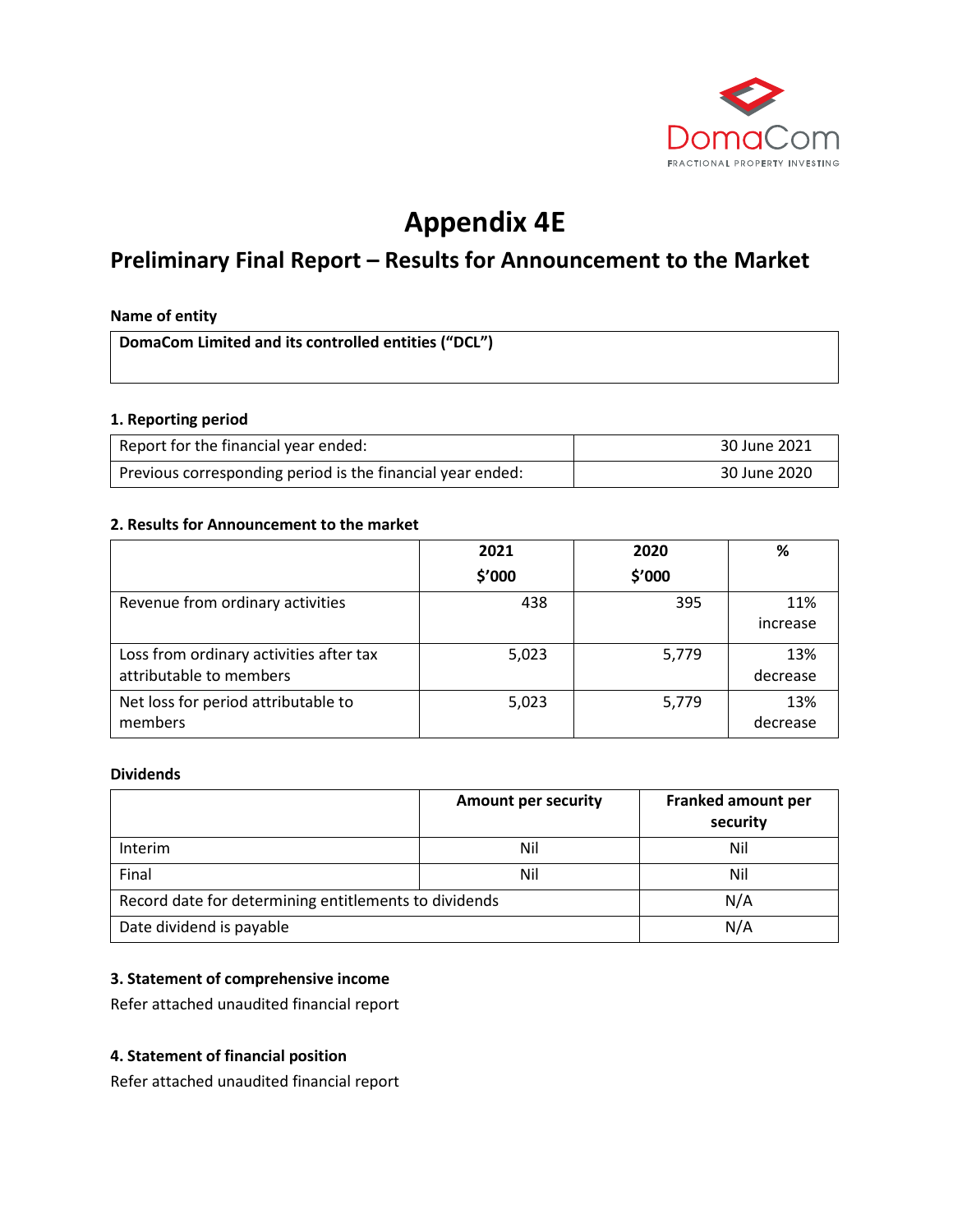# **5. Statement of cash flows**

Refer attached unaudited financial report

# **6. Statement of changes in equity**

Refer attached unaudited financial report

#### **7. Dividends**

|                                            | Date of payment | Total amount of<br>dividend |
|--------------------------------------------|-----------------|-----------------------------|
| Interim dividend - year ended 30 June 2020 | N/A             | \$0.00                      |
| Final dividend - year ended 30 June 2020   | N/A             | \$0.00                      |

#### **8. Details of dividend or distribution reinvestment plans in operation are described below:**

Not applicable

#### **9. Net tangible assets per security**

|                                            | <b>Current Period</b> | <b>Previous</b>       |
|--------------------------------------------|-----------------------|-----------------------|
|                                            |                       | corresponding period  |
| Net tangible asset (liability) backing per | $(1.0 \text{ cents})$ | $(0.8 \text{ cents})$ |
| ordinary security                          |                       |                       |

#### **10. Details of entities over which control has been gained or lost during the period**

| Name of entities | Date of change in control |
|------------------|---------------------------|
| N/A              | N/A                       |

#### **11. Details of associates and joint venture entities**

| Name of associate or joint venture | % securities held |
|------------------------------------|-------------------|
| N/A                                | N/A               |

#### **12. Details of significant information relating to the entity's financial performance and financial position**

Refer attached unaudited financial report

#### **13. For foreign entities which set of accounting standards is used in compiling this report**

N/A

# **14. Commentary on the results for the period**

Refer to attached unaudited financial report for detailed commentary on the results for the period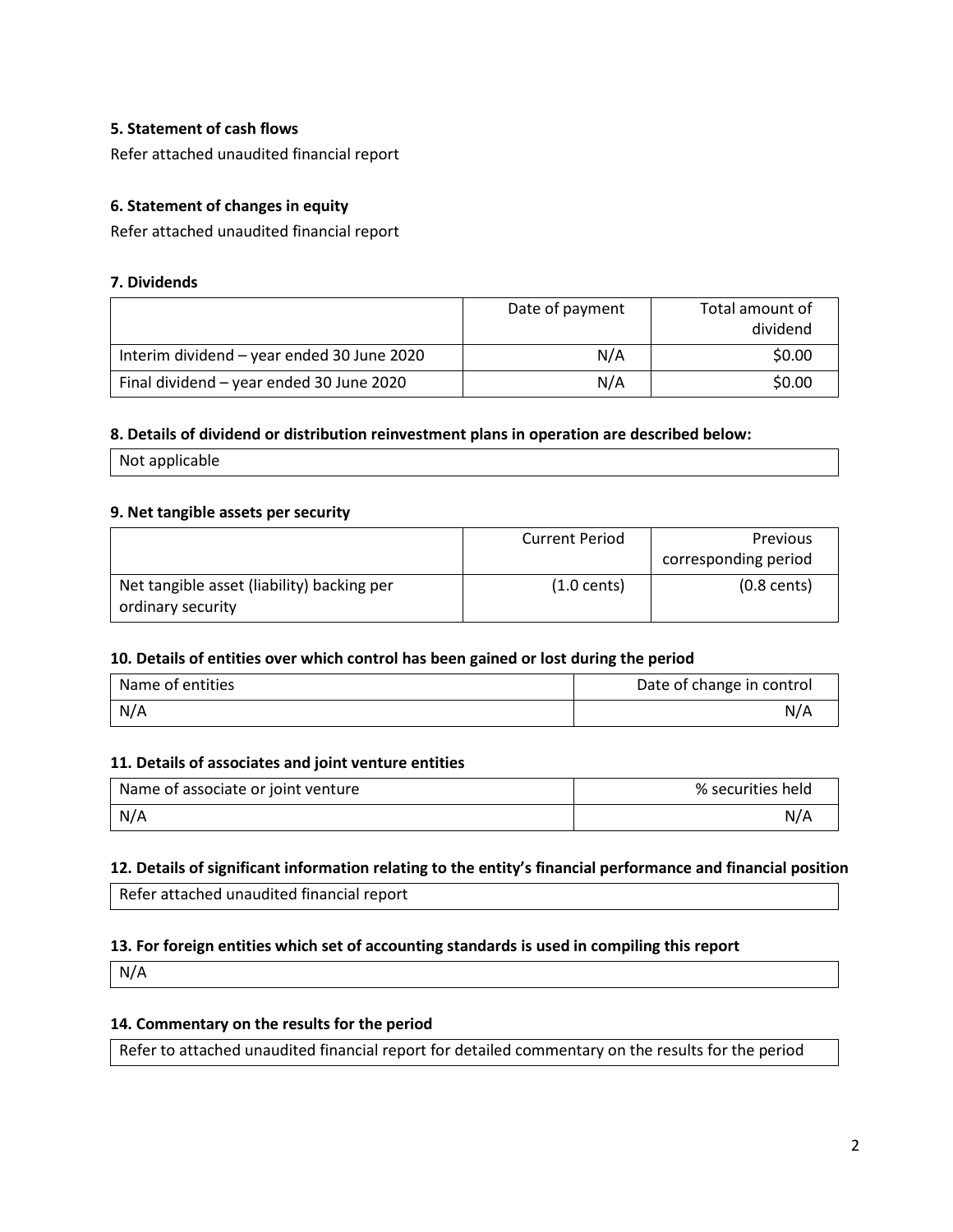# **15. Audit of the financial report**

The report is based on accounts which are in the process of being audited.

#### **16. Audit Report**

The attached accounts have not yet been audited. DomaCom is currently undertaking a series of capital raisings. Whether the audit report contains an emphasis of matter relating to whether material uncertainty exists that may cast doubt on the Group's ability to continue as a going concern will depend on the success of the capital raisings. Please refer to Note 1 (a) for details of the basis of preparing the unaudited financial statements on a going concern basis.

This announcement is authorised by the Board of DomaCom Limited.

For further information please contact Philip Chard, Company secretary 03 8609 7077

27 August 2021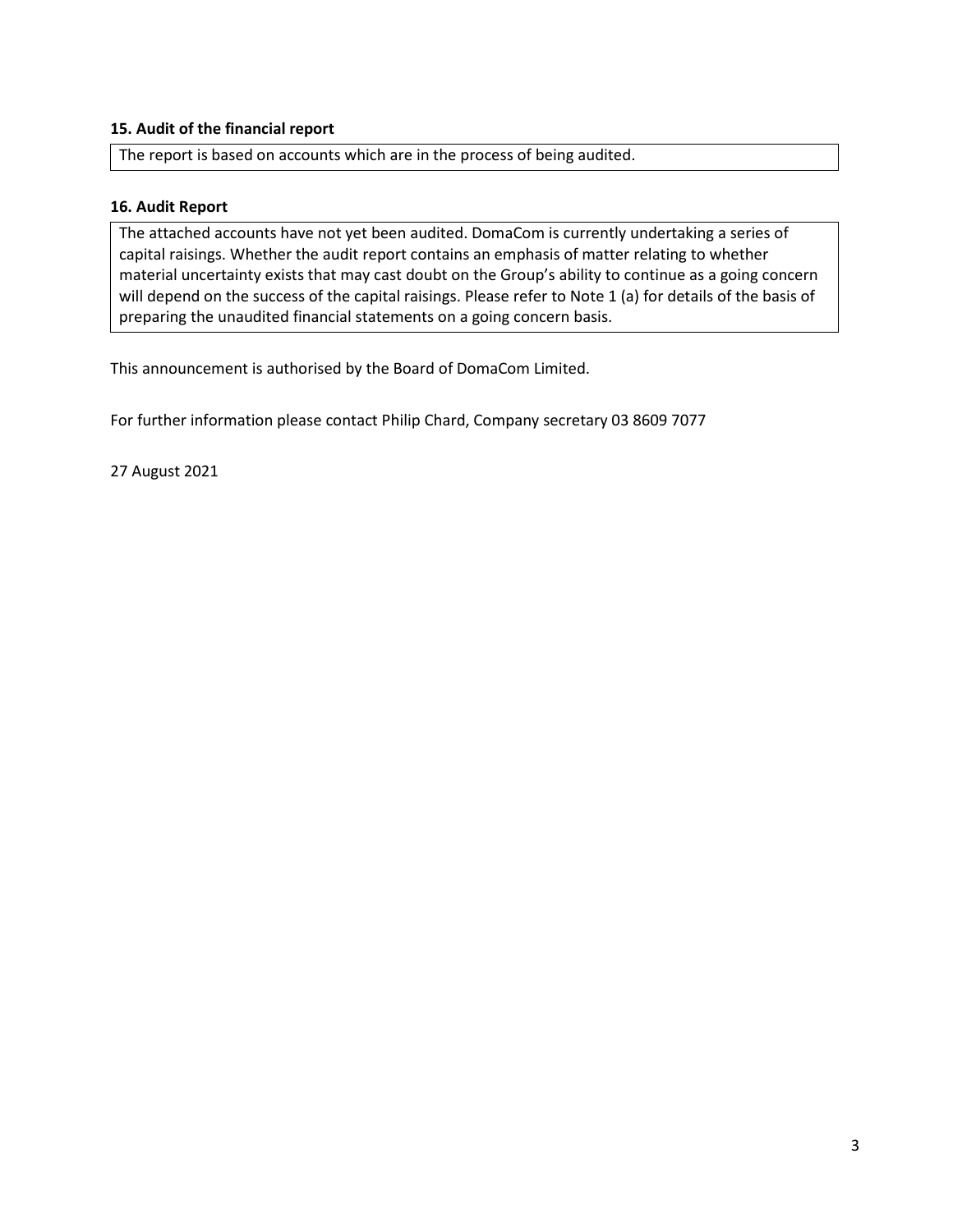# DomaCom Limited and its controlled entities ABN 69 604 384 885

Unaudited Financial Report

30 June 2021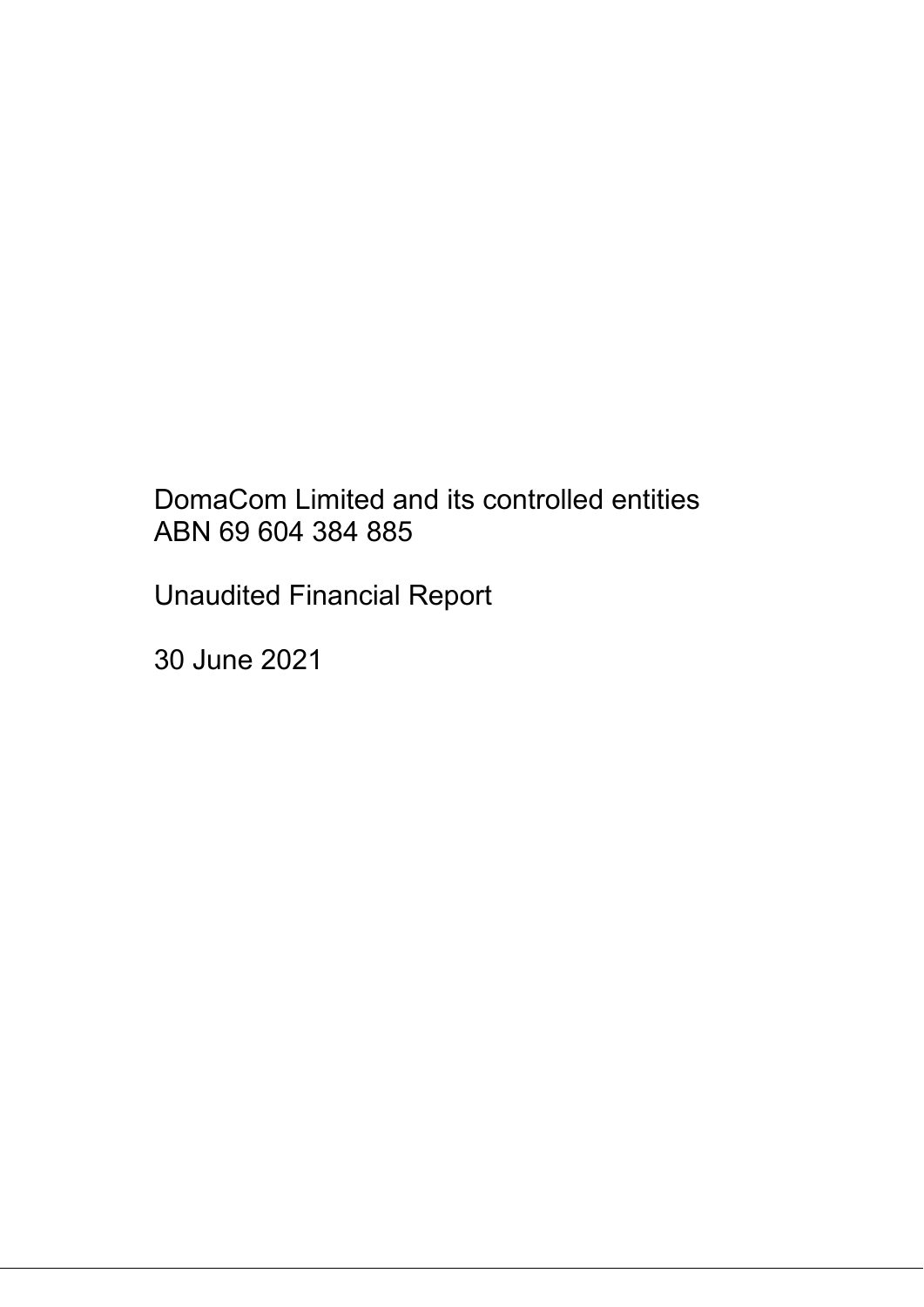# Table of Contents

| Commentary on the results                                                         | $\mathcal{P}$ |
|-----------------------------------------------------------------------------------|---------------|
| Unaudited Consolidated Statement of Profit or Loss and Other Comprehensive Income | - 3           |
| Unaudited Consolidated Statement of Financial Position                            | 4             |
| Unaudited Statement of Changes in Equity                                          | 5             |
| Unaudited Consolidated Statement of Cash Flows                                    | 6             |
| Notes to the Unaudited Consolidated Financial Statements                          | 7             |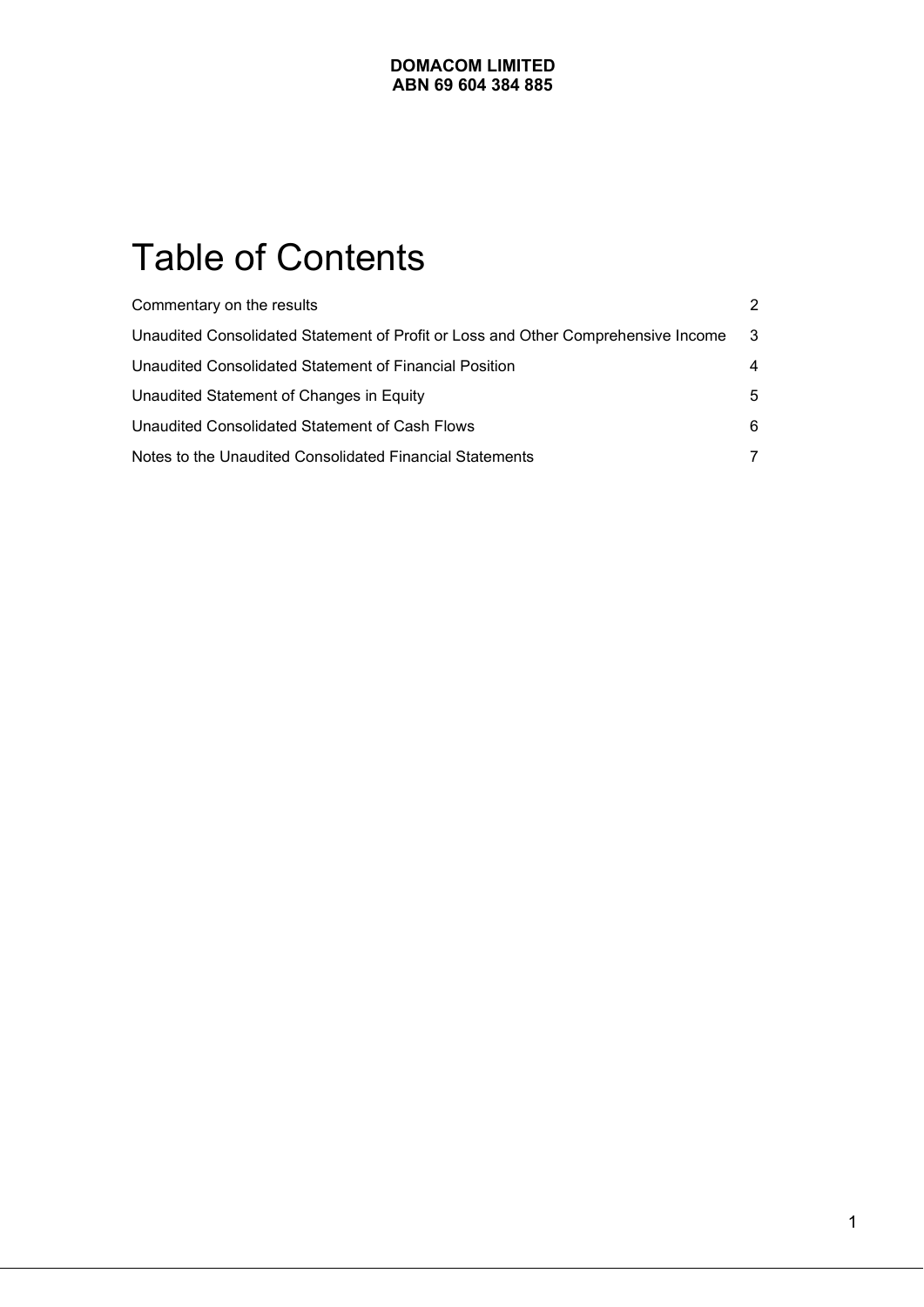# **COMMENTARY ON THE RESULTS FOR THE YEAR ENDED 30 JUNE 2021**

#### **Operating results**

The Group has incurred an operating loss of \$5,022,557 (2020: \$\$5,778,671). No distributions were declared or paid in the current year.

The Group is a participant in the financial services market in Australia. DomaCom Limited is the holding company and DomaCom Australia Limited, DomaCom Platform Services Pty Ltd and DomaCom Singapore Private Limited are 100% owned subsidiaries of the DomaCom Group.

DomaCom Australia Limited is the investment manager of the DomaCom Fund ("the Fund") (Managed Investment Scheme). The Fund allows investors to hold fractional interests in underlying assets, that they themselves have selected or their advisers on their behalf.

During the last 12 months the assets under management in the DomaCom Fund have increased from \$71 million to \$83 million which represents a 16% increase. DomaCom continues to fractionalise assets in the following areas residential housing, residential developments, commercial property, Land banking and in the renewable energy sector. With the continued product development of the last few years DomaCom is now able to crowdfund both the debt and equity funding for the specific property assets, which has increased the attractiveness of the DomaCom model and also allowed assets to be onboarded more quickly.

#### **COVID-19**

DomaCom has not been significantly impacted operationally by COVID-19. As a cloud based business staff can work effectively from home. Our main target market is the financial planning industry which is generally well placed to interact using online services. Funds Under Management have grown during the period from March 2020 demonstrating the ability to continue to operate during COVID-19. The Group received \$200,110 from the Australian Taxation Office from the COVID-19 Boosting Cash Flow for Employers program.

#### **New Developments since last year**

DomaCom continues the development of key products which are expected to drive future revenue growth. The Company currently has 4 products in development or just recently released: Rental Property Accelerator (released), Essential Worker (released), Equity Mortgage (close to finalisation), and Senior Equity Release (released).

**Rental Property Accelerator (RPA):** This innovative product uses the developer discounts to "accelerate" property investment for both tenants and investors. The Company has completed a number of these transactions, which support long term tenants and allowing tenants to take their first steps onto the property ownership ladder while providing the investors the opportunity to take advantage of the property discounts available from Property developers.

**Essential Worker:** DomaCom has entered into an agreement with a Tier 1 Community Housing Provider (CHP) that will allow the Company to move on to the syndication phase for the exciting Essential Worker pilot. This product aims to leverage the Government's affordable housing lending facility to deliver an RPA product for essential workers with a 25% discounted rent. This product is expected to be attractive due to low vacancy risk stemming from the security of the tenants' employment (nurses, firefighters, teachers, police) in addition to the appeal of supporting essential workers and increasing the supply of affordable housing. The targeted launch period for this product is the second half of 2021.

**Equity Mortgage:** DomaCom has entered into an agreement with a leading Australian Islamic Finance group which it is expected will enable it to deliver a Shariah-compliant mortgage product. This product is aimed at the Australian Islamic communities to provide a method of obtaining leverage for those who wish to purchase a home but cannot borrow due to their religious beliefs. The documentation is close to finalisation and the targeted launch period for this product is in the second half of 2021.

**Senior Equity Release (SER)**: DomaCom has received an administrative binding advice from the ATO that confirms that retirees can use the DomaCom SER product to sell a fraction of their house and use up to \$600k per couple to top up their super using the Downsizer legislation. This product is available in the market place and DomaCom continues to increase the number of financial advisers that are being accredited in the Senior Equity release product.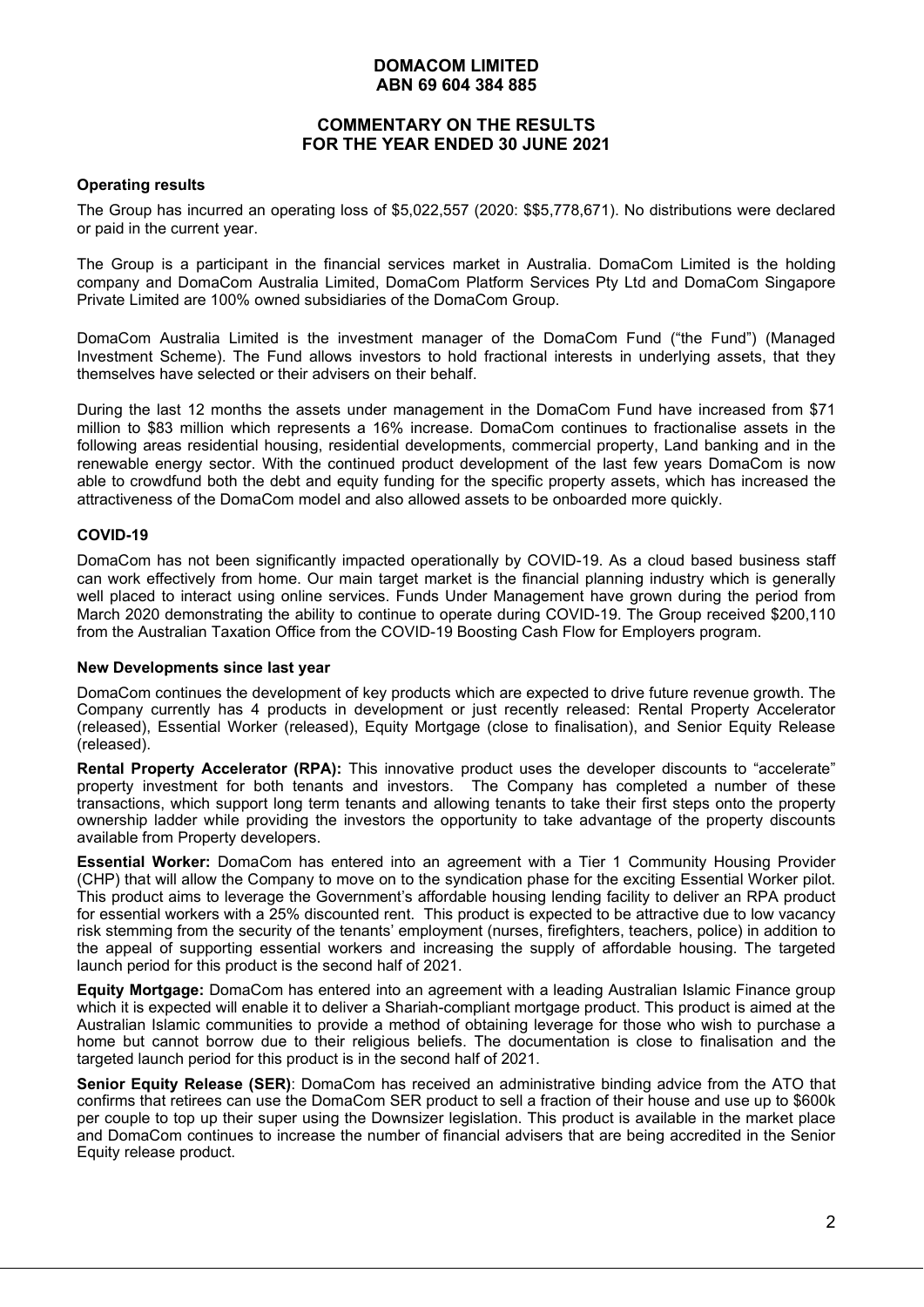# **UNAUDITED CONSOLIDATED STATEMENT OF PROFIT OR LOSS AND OTHER COMPREHENSIVE INCOME FOR THE YEAR ENDED 30 JUNE 2021**

|                                                                                              |                | 30 June<br>2021 | 30 June<br>2020 |
|----------------------------------------------------------------------------------------------|----------------|-----------------|-----------------|
|                                                                                              |                | \$              | \$              |
| Revenue                                                                                      |                |                 |                 |
| <b>Management Fees</b>                                                                       |                | 438,118         | 394,759         |
| Interest Income                                                                              |                | 2,574           | 7,364           |
| Government grant income                                                                      |                | 150,110         | 50,000          |
| Other income                                                                                 |                | 57,671          |                 |
|                                                                                              | $\overline{2}$ | 648,473         | 452,123         |
| <b>Expenses</b>                                                                              |                |                 |                 |
| Employee benefits expenses                                                                   | 11             | (1,974,782)     | (1,736,251)     |
| Fund administration                                                                          |                | (184, 871)      | (237, 122)      |
| Short-term lease expense                                                                     | 6              | (62,028)        | (46, 432)       |
| Depreciation                                                                                 |                | (540, 462)      | (1,011,720)     |
| Insurance                                                                                    |                | (279, 997)      | (230,000)       |
| Advertising                                                                                  |                | (430, 991)      | (492, 449)      |
| Travel expenses                                                                              |                | (17, 848)       | (74, 139)       |
| IT expenditure                                                                               |                | (97, 399)       | (74, 453)       |
| Telephone expenditure                                                                        |                | (29, 412)       | (38, 995)       |
| Professional fees                                                                            |                | (429, 329)      | (495, 076)      |
| Finance costs                                                                                |                | (1,041,659)     | (938,960)       |
| Loss on derecognition of convertible notes                                                   |                |                 | (253, 436)      |
| <b>Director Fees</b>                                                                         |                | (230, 442)      | (213, 078)      |
| Other expenses                                                                               |                | (351, 810)      | (388, 683)      |
| <b>Total Expenses</b>                                                                        |                | (5,671,030)     | (6, 230, 794)   |
| Loss before income tax                                                                       |                | (5,022,557)     | (5,778,671)     |
| Income tax expense                                                                           | 3              |                 |                 |
| Loss for the period                                                                          |                | (5,022,557)     | (5,778,671)     |
| Other comprehensive income<br>Items that may be reclassified subsequently to profit and loss |                |                 |                 |
| Exchange differences on translating foreign operations                                       |                | (344)           | 928             |
| Other comprehensive income for the period                                                    |                | (344)           | 928             |
| Total comprehensive loss for the period                                                      |                | (5,022,901)     | (5,777,743)     |
|                                                                                              |                |                 |                 |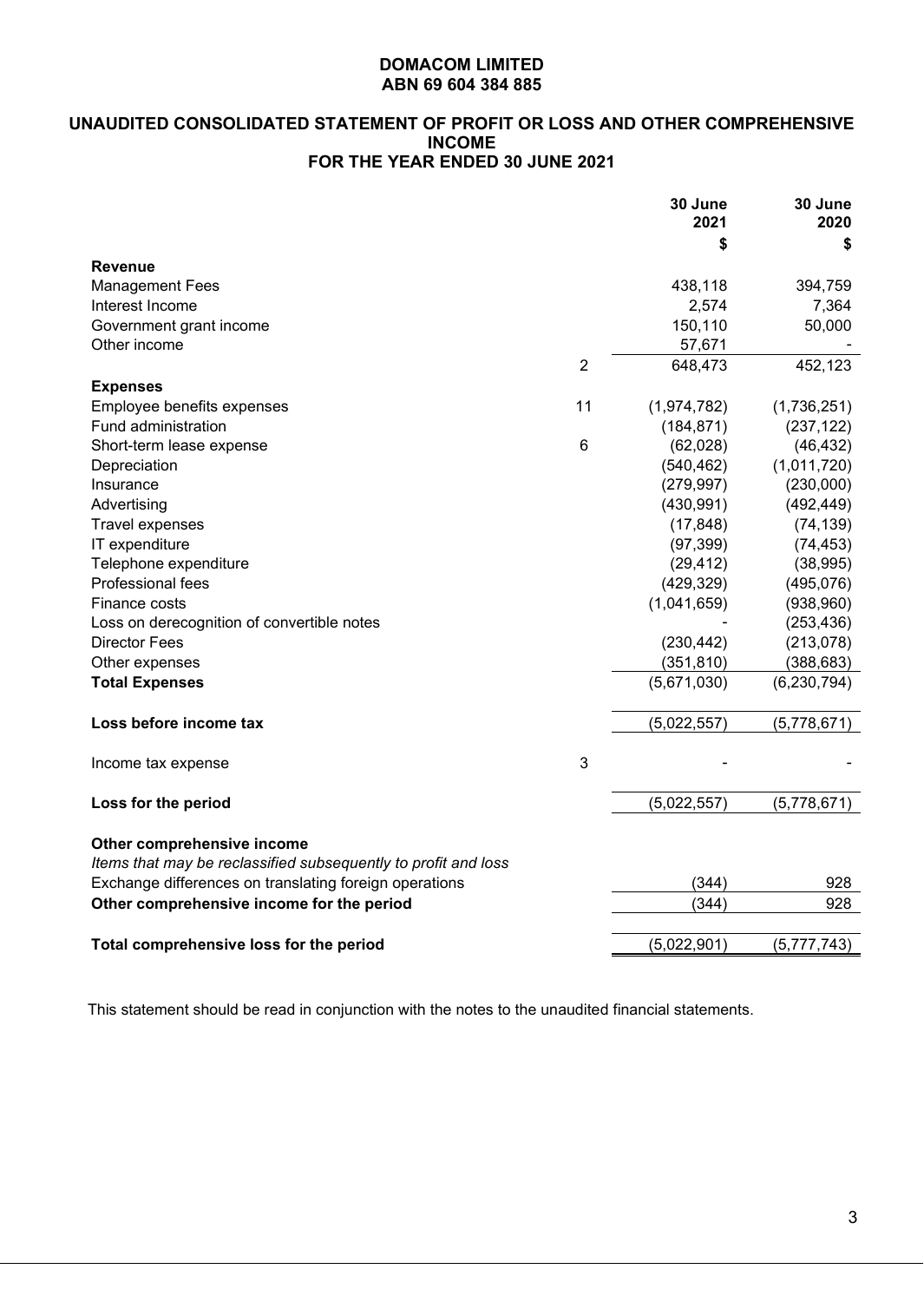# **UNAUDITED CONSOLIDATED STATEMENT OF FINANCIAL POSITION AS AT 30 JUNE 2021**

|                                      |                | 30 June<br>2021<br>\$ | 30 June<br>2020<br>\$ |
|--------------------------------------|----------------|-----------------------|-----------------------|
| <b>ASSETS</b>                        |                |                       |                       |
| <b>CURRENT ASSETS</b>                |                |                       |                       |
| Cash and cash equivalents            | 4              | 353,204               | 1,453,970             |
| Receivables                          | 5              | 179,832               | 141,309               |
| Prepayments and other assets         |                | 494,568               | 117,436               |
| <b>TOTAL CURRENT ASSETS</b>          |                | 1,027,604             | 1,712,715             |
| <b>NON-CURRENT ASSETS</b>            |                |                       |                       |
| Property, plant and equipment        | 6              | 6,671                 | 6,282                 |
| Right-of-use asset                   | $\overline{7}$ | 10,832                | 11,202                |
| Intangible assets                    | 8              | 1,709,164             | 1,697,737             |
| Investments                          |                | 32,978                |                       |
| <b>TOTAL NON-CURRENT ASSETS</b>      |                | 1,759,645             | 1,715,221             |
| <b>TOTAL ASSETS</b>                  |                | 2,787,249             | 3,427,936             |
| <b>LIABILITIES</b>                   |                |                       |                       |
| <b>CURRENT LIABILITIES</b>           |                |                       |                       |
| Payables                             | 9              | 527,068               | 656,553               |
| Provisions                           | 10             | 214,756               | 194,241               |
| Lease liabilities                    | $\overline{7}$ | 11,622                | 11,622                |
| <b>Borrowings</b>                    | 12             | 3,224,648             |                       |
| <b>TOTAL CURRENT LIABILITIES</b>     |                | 3,978,094             | 862,416               |
| <b>NON-CURRENT LIABILITIES</b>       |                |                       |                       |
| Provisions                           | 10             | 169,784               | 137,206               |
| <b>Borrowings</b>                    | 12             |                       | 2,704,680             |
| <b>TOTAL NON-CURRENT LIABILITIES</b> |                | 169,784               | 2,841,886             |
| <b>TOTAL LIABILITIES</b>             |                | 4, 147, 878           | 3.704.302             |
| <b>NET ASSETS</b>                    |                | (1,360,629)           | (276, 366)            |
| <b>EQUITY</b>                        |                |                       |                       |
| <b>Issued Capital</b>                | 13             | 37,562,168            | 33,556,078            |
| Reserves                             | 14             | 1,963,567             | 2,031,363             |
| <b>Accumulated Losses</b>            |                | (40, 886, 364)        | (35,863,807)          |
| <b>TOTAL EQUITY</b>                  |                | (1,360,629)           | (276, 366)            |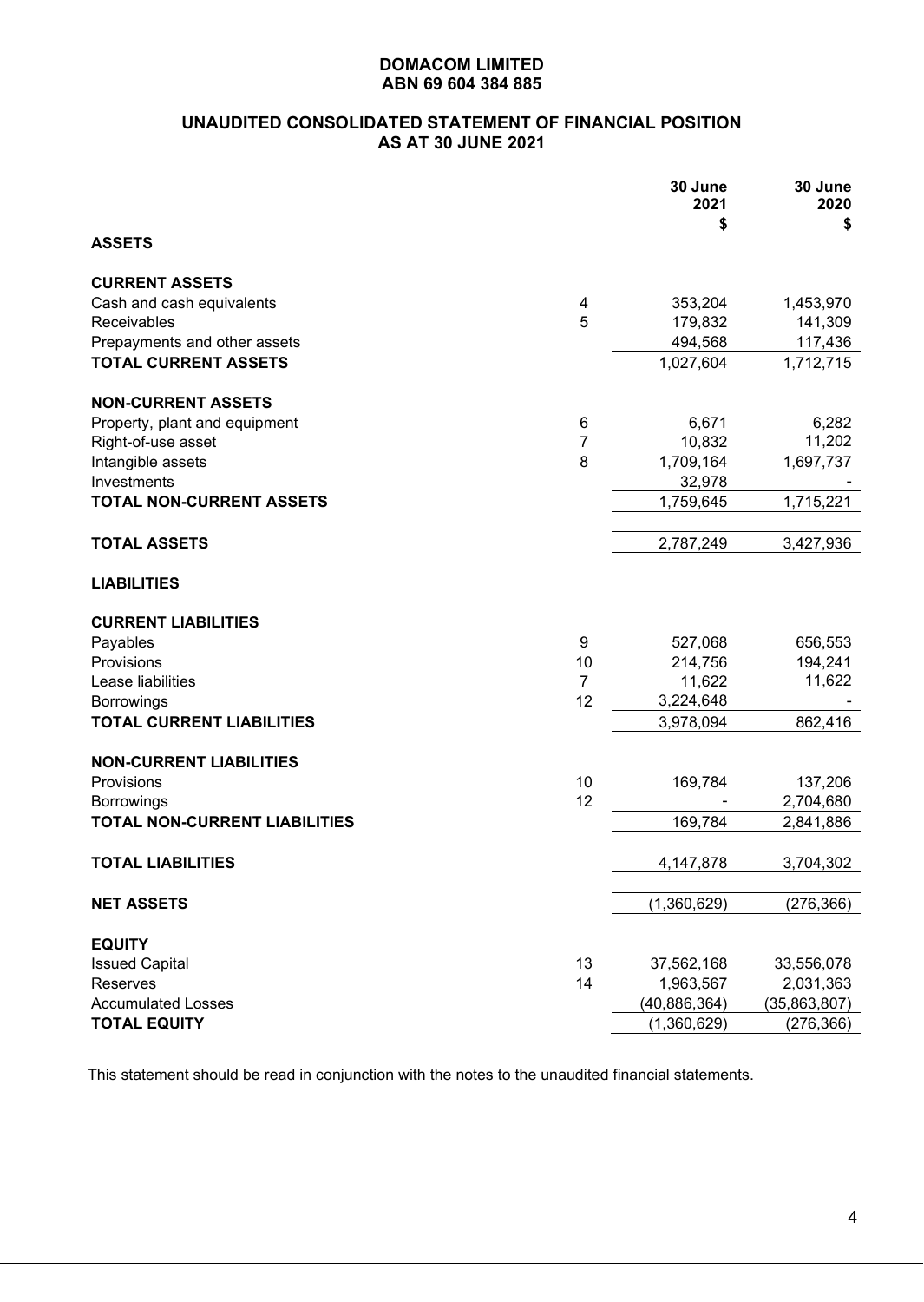# **UNAUDITED STATEMENT OF CHANGES IN EQUITY FOR THE YEAR ENDED 30 JUNE 2021**

|                                                                | <b>Issued</b><br><b>Capital</b> | <b>Reserves</b> | <b>Accumulated</b><br><b>Losses</b> | Total       |
|----------------------------------------------------------------|---------------------------------|-----------------|-------------------------------------|-------------|
| 2021                                                           | S                               | S               | S                                   | \$          |
| Opening balance at 1 July 2020                                 | 33,556,078                      | 2,031,363       | (35,863,807)                        | (276, 366)  |
| Issue of share capital                                         | 3,938,638                       |                 |                                     | 3,938,638   |
| Exercise of performance rights issued in<br>prior periods      | 67,452                          | (67, 452)       |                                     |             |
| <b>Transactions with owners recorded</b><br>directly in equity | 4,006,090                       | (67, 452)       |                                     | 3,938,638   |
| Loss for the period to 30 June 2021                            |                                 |                 | (5,022,557)                         | (5,022,557) |
| Other comprehensive income                                     |                                 | (344)           |                                     | (344)       |
| Total comprehensive income for the<br>period                   |                                 | (344)           | (5,022,557)                         | (5,022,901) |
| Balance at 30 June 2021                                        | 37,562,168                      | 1,963,567       | (40,886,364)                        | (1,360,629) |
|                                                                |                                 |                 |                                     |             |

|                                                                | <b>Issued</b><br><b>Capital</b> | <b>Reserves</b> | <b>Accumulated</b><br><b>Losses</b> | Total       |
|----------------------------------------------------------------|---------------------------------|-----------------|-------------------------------------|-------------|
| 2020                                                           | 5                               | S               | S                                   | \$          |
| Opening balance at 1 July 2019                                 | 28,070,423                      | 1,481,916       | (30,085,136)                        | (532, 797)  |
| Issue of share capital                                         | 5,506,994                       |                 |                                     | 5,506,994   |
| Exercise of performance rights issued in<br>prior periods      | 44,228                          | (44, 228)       |                                     |             |
| Convertible Notes Extension of Maturity<br>Date                | (65, 567)                       | 592,747         |                                     | 527,180     |
| <b>Transactions with owners recorded</b><br>directly in equity | 5,485,655                       | 548,519         |                                     | 6,034,174   |
| Loss for the period to 30 June 2020                            |                                 |                 | (5,778,671)                         | (5,778,671) |
| Other comprehensive income                                     |                                 | 928             |                                     | 928         |
| Total comprehensive income for the<br>period                   |                                 | 928             | (5,778,671)                         | (5,777,743) |
| Balance at 30 June 2020                                        | 33,556,078                      | 2,031,363       | (35, 863, 807)                      | (276, 366)  |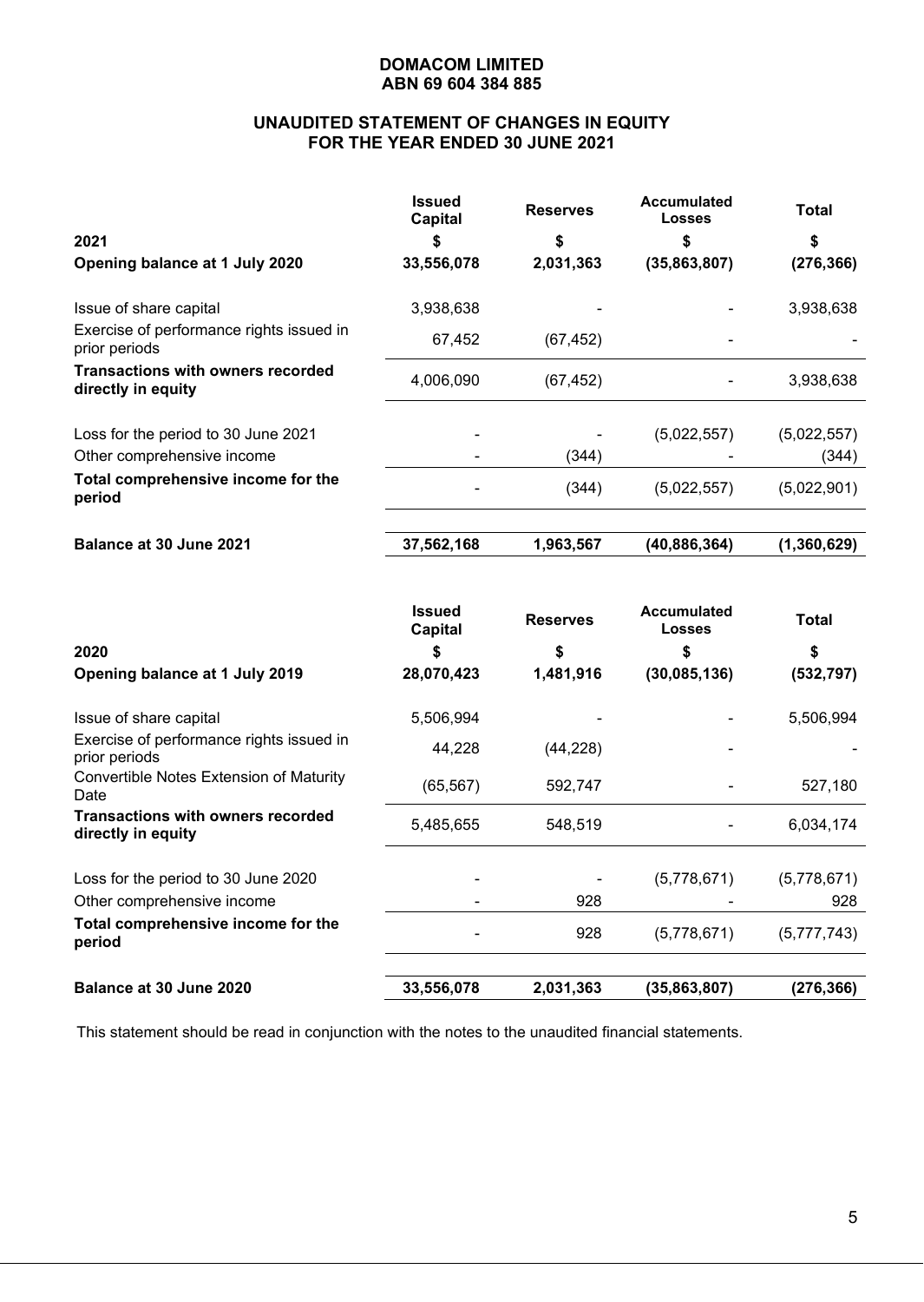# **UNAUDITED CONSOLIDATED STATEMENT OF CASH FLOWS FOR THE YEAR ENDED 30 JUNE 2021**

|                                                       |    | 30 June<br>2021 | 30 June<br>2020 |
|-------------------------------------------------------|----|-----------------|-----------------|
|                                                       |    | S               | S               |
| <b>CASH FLOWS FROM OPERATING ACTIVITIES</b>           |    |                 |                 |
| Receipts from customers                               |    | 438,118         | 394,759         |
| Payments to suppliers and employees                   |    | (4, 132, 251)   | (3,844,131)     |
| Research and development tax offset received          |    |                 | 394,237         |
| <b>Government Grant Received</b>                      |    | 200,110         |                 |
| Finance costs                                         |    | (521,131)       | (537, 293)      |
| Net cash used in operating activities                 | 15 | (4,015,154)     | (3,592,428)     |
| <b>CASH FLOWS FROM INVESTING ACTIVITIES</b>           |    |                 |                 |
| Proceeds from sale of other assets                    |    |                 | 34,000          |
| Payments for plant and equipment                      |    | (3,650)         | (7,041)         |
| Payments for intangible assets                        |    | (418, 271)      | (530, 354)      |
| Payment for investment                                |    | (3,684)         |                 |
| Amounts advanced to related parties                   |    | (555, 911)      | (1,332,980)     |
| Amounts repaid by related parties                     |    | 447,448         | 1,332,478       |
| <b>Interest Received</b>                              |    | 2,574           | 7,364           |
| Net cash used in investing activities                 |    | (531, 494)      | (496, 533)      |
| <b>CASH FLOWS FROM FINANCING ACTIVITIES</b>           |    |                 |                 |
| Proceeds from share issue after capital raising costs |    | 3,581,138       | 5,506,994       |
| Repayment of convertible notes                        |    |                 | (393, 115)      |
| Repayment of lease liabilities                        |    | (134, 912)      | (139, 831)      |
| Repayment of short term loans                         |    |                 | (200,000)       |
| Net cash provided by financing activities             |    | 3,446,226       | 4,774,048       |
| Net increase/(decrease) in cash and cash equivalents  |    | (1,100,422)     | 685,087         |
| Cash and cash equivalents at the beginning of period  |    | 1,453,970       | 769,210         |
| Net foreign exchange difference                       |    | (344)           | (327)           |
| Cash and cash equivalents at the end of period        | 4  | 353,204         | 1,453,970       |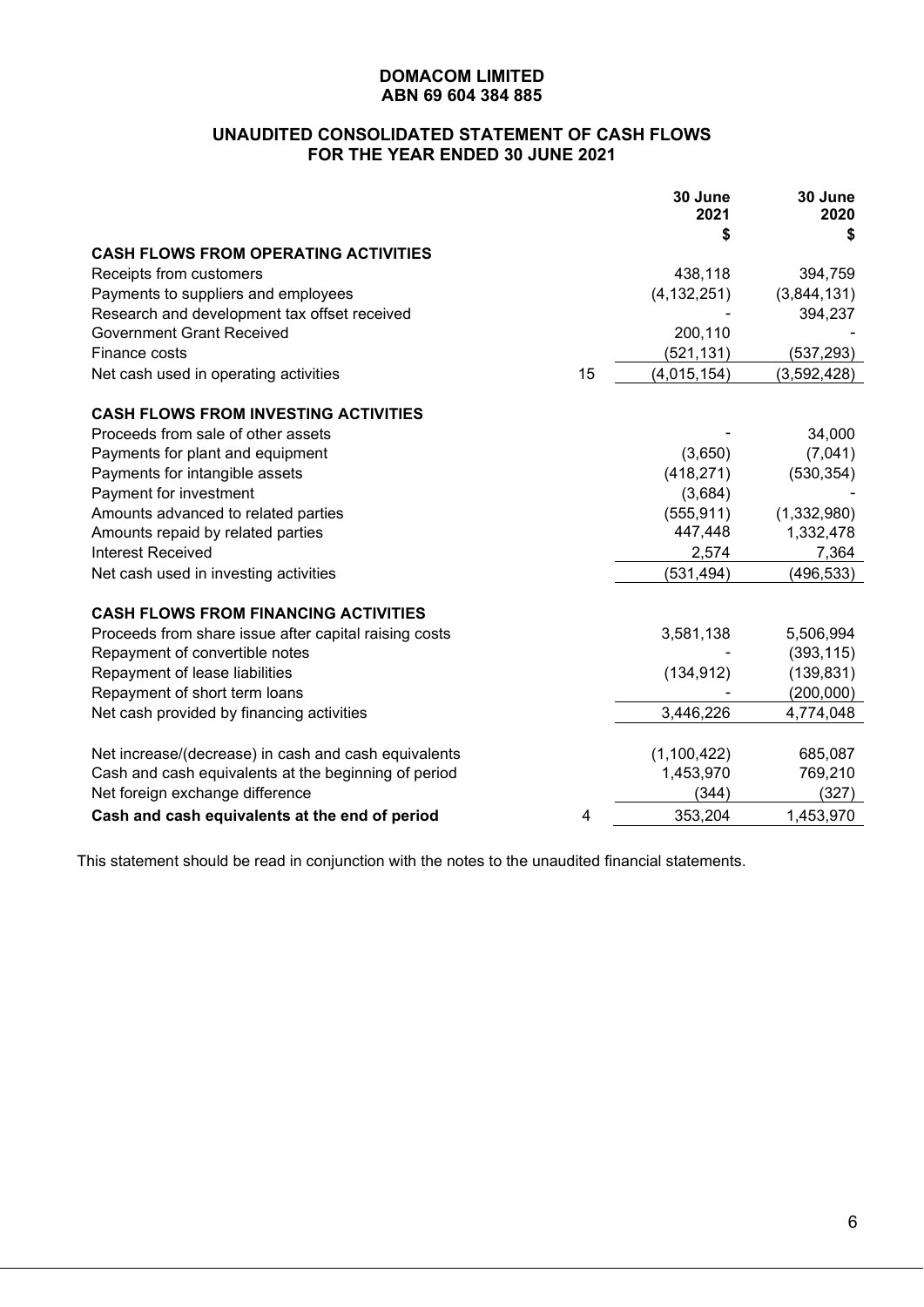#### **NOTE 1: SIGNIFICANT ACCOUNTING POLICIES**

#### **(a) Going Concern**

As a developing business the Group has experienced a loss of \$5,022,557 and negative operating cash flows as set out in the Consolidated Statement of Cash Flows. The Group has negative net working capital of \$2,950,490 and a net liability position of \$1,360,629.

The continuing viability of the Group and its ability to continue as a going concern is dependent upon the Group being successful in continuing to grow Funds under Management ("FUM") within the DomaCom Fund and the ability to raise capital. A detailed sales pipeline and forecast is continuously updated and reported to the Board on a regular basis.

The Group has demonstrated an ability to adapt to changing market conditions and develop various product offerings to meet investor needs. The strategy for continued growth includes further expanding the direct to consumer distribution channel that will work alongside DomaCom's established financial adviser network. Further significant product developments are also expected to grow FUM, including the recently introduced Rental Property Accelerator product that enables tenants to take an equity interest in their rental properties. Also a unique Shariah compliant product has been developed targeting the Australian Islamic community and other communities that are prohibited from borrowing money. In addition DomaCom is focused on providing investment opportunities within the themes of regional investment, affordable housing and renewable energy. The success of these opportunities is constantly monitored within the sales pipeline review process.

Cash flow forecasts are presented and discussed at each Board Meeting. The need to raise additional funds is carefully monitored. Subsequent to the balance date, DomaCom has initiated the process to raise additional capital through a Private Placement and separate Entitlement Offer to meet its short to medium term operating requirements. Also subsequent to the balance date, DomaCom has entered into an agreement to vary the terms of the 2,950,000 Secured Convertible Notes. Subject to conditions precedent being met, the amendments include extending the maturity date to 1 July 2022 which will reduce the amount of short term capital required. As an ASX listed entity DomaCom has been able to successfully complete 2 Private Placements during the year ended 30 June 2021.

The COVID-19 has had a minimum operational impact on DomaCom with staff successfully adapting to remote working. Also our main target market is the financial planning industry which is generally well placed to interact using online services. Funds Under Management grew by 16% during the year ended 30 June 2021, demonstrating the ability to continue to operate during COVID-19. The Group recognised income of \$150,110 for amounts received from the Australian Taxation Office from the COVID-19 Boosting Cash Flow for Employers program.

If these matters are not achieved, there may be significant uncertainty as to whether the Group will continue as a going concern and, therefore, whether it will realise its assets and settle its liabilities in the normal course of business and at the amounts stated in the financial report. The Directors believe that the Group will be able to access sufficient sources of funds and implement cost control measures if required and are satisfied that the Group will continue as a going concern. The Group has shown the ability to raise capital during the current year. Accordingly, the financial report has been prepared on a going concern basis. No adjustments have been made to the financial report relating to the recoverability and classification of the asset carrying amounts or the amount and classification of liabilities that might be necessary should the Group not continue as a going concern.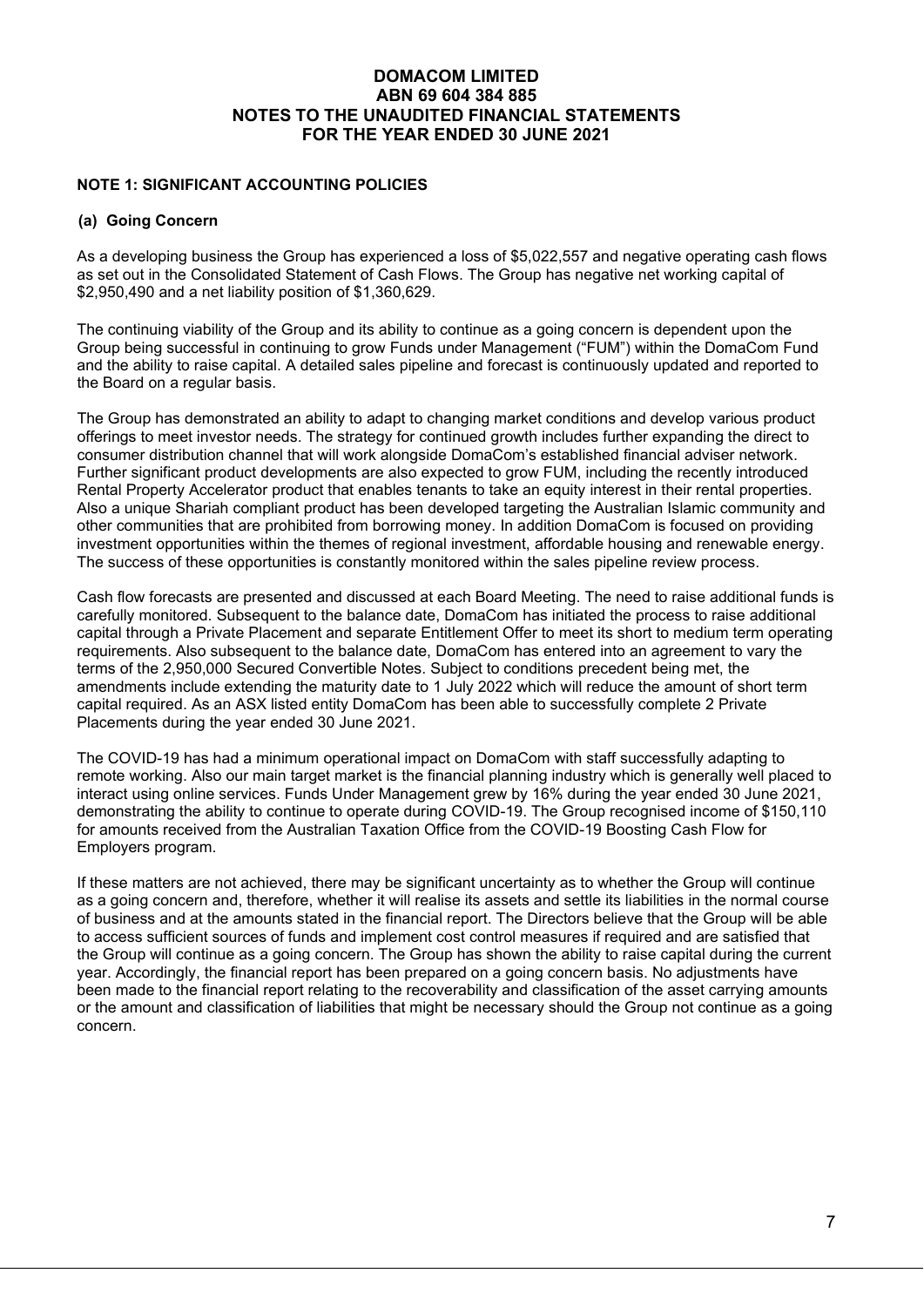# **NOTE 1: SIGNIFICANT ACCOUNTING POLICIES (CONTINUED)**

#### **(b) Significant management judgement in applying accounting policies and estimation uncertainty**

When preparing the financial statements, management undertakes a number of judgements, estimates and assumptions about the recognition and measurement of assets, liabilities, income and expenses.

#### **Significant management judgements**

The following are significant management judgements in applying the accounting policies of the Group that have the most significant effect on the unaudited financial statements.

#### **Capitalisation of internally developed software platform and impairment indicators**

Distinguishing the research and development phases of the internally developed software platform and determining whether the recognition requirements for the capitalisation of development costs are met requires judgement. After capitalisation, management monitors whether the recognition requirements continue to be met and whether there are any indicators that capitalised costs may be impaired.

#### **Useful economic life of internally developed software platform**

Management reviews its estimate of the useful lives of depreciable assets at each reporting date, based on the expected utility of the assets. Uncertainties in these estimates relate to technical obsolescence that may change the utility of software. During the year management determined that the useful life of the internally developed software remains unchanged from the prior year.

#### **Recognition of deferred tax assets**

The extent to which deferred tax assets can be recognised is based on an assessment of the probability of the Group's future taxable income against which the deferred tax assets can be utilised. In addition, significant judgement is required in assessing the impact of any legal or economic limits or uncertainties in various tax jurisdictions. No deferred tax assets were recognized due to uncertainty of recoverability.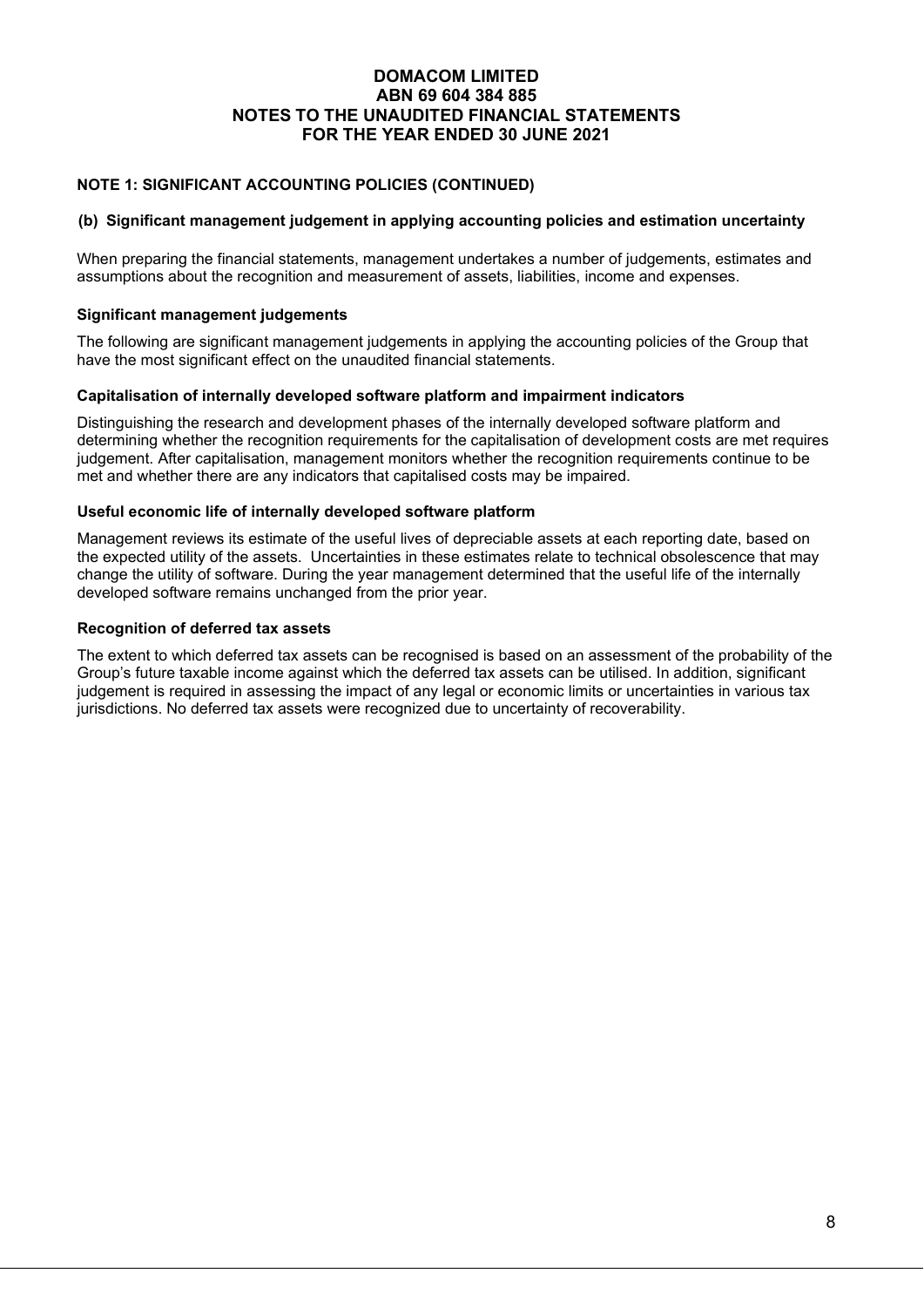### **NOTE 2: REVENUE & OTHER INCOME**

|                         | 2021    | 2020    |  |
|-------------------------|---------|---------|--|
|                         | \$      |         |  |
| Management fees         | 438,118 | 394,759 |  |
| Interest income         | 2,574   | 7,364   |  |
| Government grant income | 150,110 | 50,000  |  |
| Other Income            | 57,671  |         |  |
|                         | 648,473 | 452,123 |  |

Fees earned for investment management services provided to the DomaCom Fund are calculated based on fixed percentages applied to the Funds Under Management.

The Group recognised income of \$150,110 for amounts received from the Australian Taxation Office from the COVID-19 Boosting Cash Flow for Employers program.

# **NOTE 3: INCOME TAX EXPENSE**

|                                                                                            | 2021<br>S   | 2020<br>\$  |
|--------------------------------------------------------------------------------------------|-------------|-------------|
| Prima facie tax on loss before income tax                                                  | (5,022,557) | (5,778,671) |
| Prima facie tax on loss before income tax at 26%<br>(2020: 27.5%)                          | 1,305,865   | 1,589,135   |
| Tax effect of amounts which are not deductible<br>(taxable) in calculating taxable income: |             |             |
| Non-deductible research and development expenses                                           | 108,751     | 145,847     |
| Other non-deductible expenses                                                              | (7,030)     | (16, 752)   |
| Effect of different tax rate of subsidiaries operating in<br>other jurisdiction (17%)      | (1,000)     | (1, 362)    |
| Unused tax losses not recognised as DTAs                                                   | (1,532,464) | (1,906,151) |
| Tax offsets not recognised for deferred tax                                                | 125,878     | 189,283     |
| Income tax expense                                                                         |             |             |
| <b>Components of tax expense</b>                                                           |             |             |
| Temporary differences                                                                      |             |             |

- -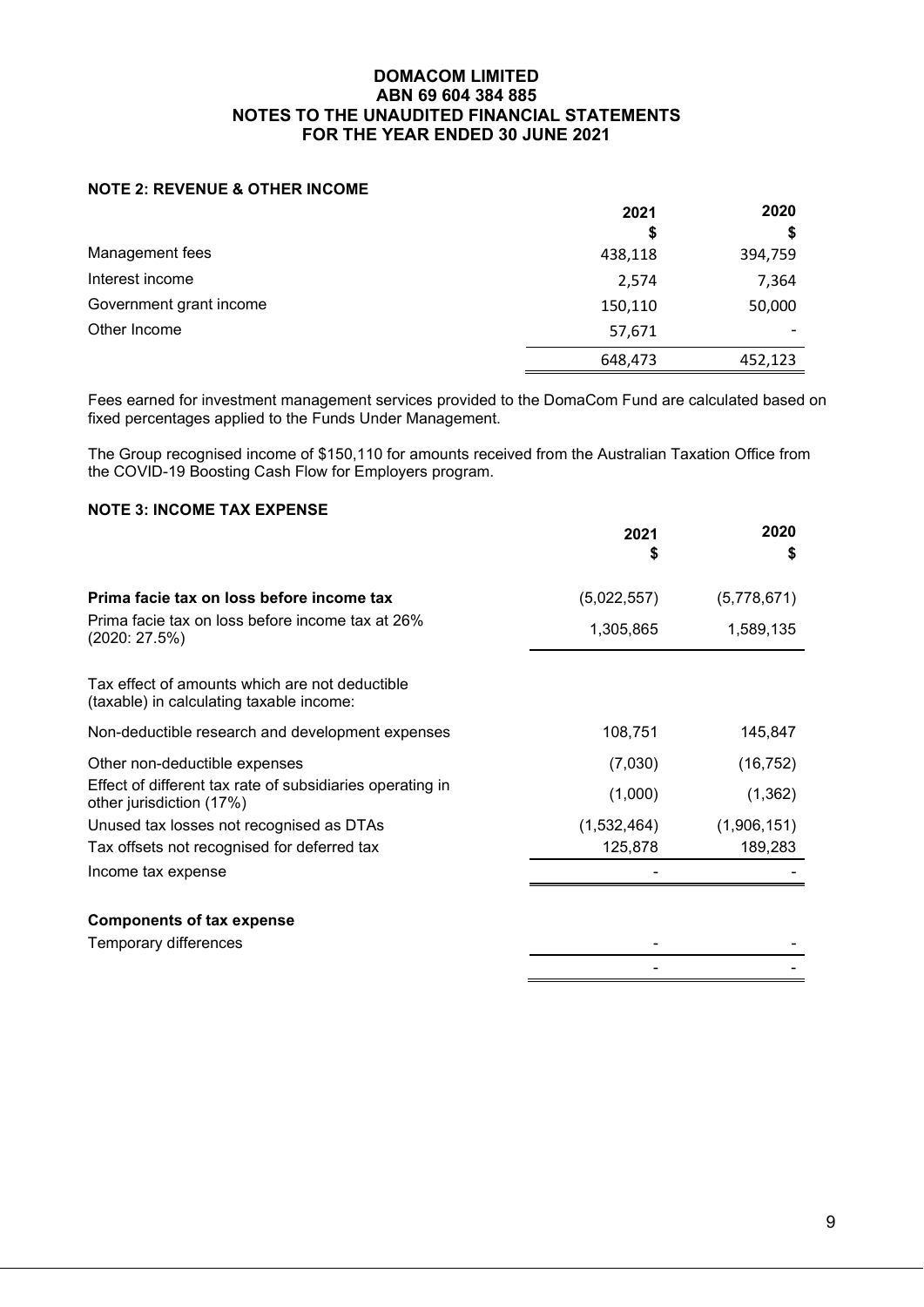#### **NOTE 3: INCOME TAX EXPENSE (CONTINUED)**

Deferred taxes arising from temporary differences and unused tax losses calculated at a tax rate of 26% (2020: 27.5%) disclosed in the table below have not been recognised due to uncertainty over future taxable profits in the consolidated tax group.

|                                                                                                           | 2021       | 2020       |
|-----------------------------------------------------------------------------------------------------------|------------|------------|
|                                                                                                           | \$         | S          |
| Deferred tax assets not recognised at the reporting<br>date:                                              |            |            |
| Unused tax losses at 26% (2020: 27.5%)                                                                    | 8,589,805  | 8,097,008  |
| Equity raising and company restructure costs                                                              | 193,744    | 349,917    |
| <b>Accruals &amp; Provisions</b>                                                                          | 108,224    | 110,940    |
|                                                                                                           | 8,891,773  | 8,557,865  |
| Tax Losses and deductible temporary differences<br>for which no deferred tax asset has been<br>recognised |            |            |
| Unused tax losses                                                                                         | 32,409,388 | 28,569,305 |
| Equity raising and company restructure costs                                                              | 745,169    | 1,272,424  |
| <b>Accruals &amp; Provisions</b>                                                                          | 416,247    | 403,417    |
|                                                                                                           | 33,570,804 | 30,245,146 |
| <b>NOTE 4: CASH AND CASH EQUIVALENTS</b>                                                                  |            |            |
| Cash at bank                                                                                              | 313,204    | 1,413,970  |
| Cash on deposit                                                                                           | 40,000     | 40,000     |
|                                                                                                           | 353,204    | 1,453,970  |
|                                                                                                           |            |            |

Cash and cash equivalents carries a weighted average effective interest rate of 0.01% (2020: 0.41%).

#### **NOTE 5: RECEIVABLES**

| <b>CURRENT</b>                                    |         |         |
|---------------------------------------------------|---------|---------|
| Amount receivable from Australian Taxation Office | -       | 50,000  |
| Amount receivable from related party              | 115.187 | 6.723   |
| Other debtors                                     | 64.645  | 84.586  |
|                                                   | 179.832 | 141.309 |

Receivables are non-interest bearing. There are no receivables where the fair value would be materially different from the current carrying value.

The amount receivable from the Australian Taxation Office of \$50,000 at 30 June 2020 was for the Boosting Cash Flow For Employers legislation introduced in response to the COVID-19 pandemic.

The Group reviews all receivables for impairment. Any receivables which are doubtful are provided for based on the expected credit loss. There are no receivables past due at the reporting date. No receivables have been provided for at the reporting date.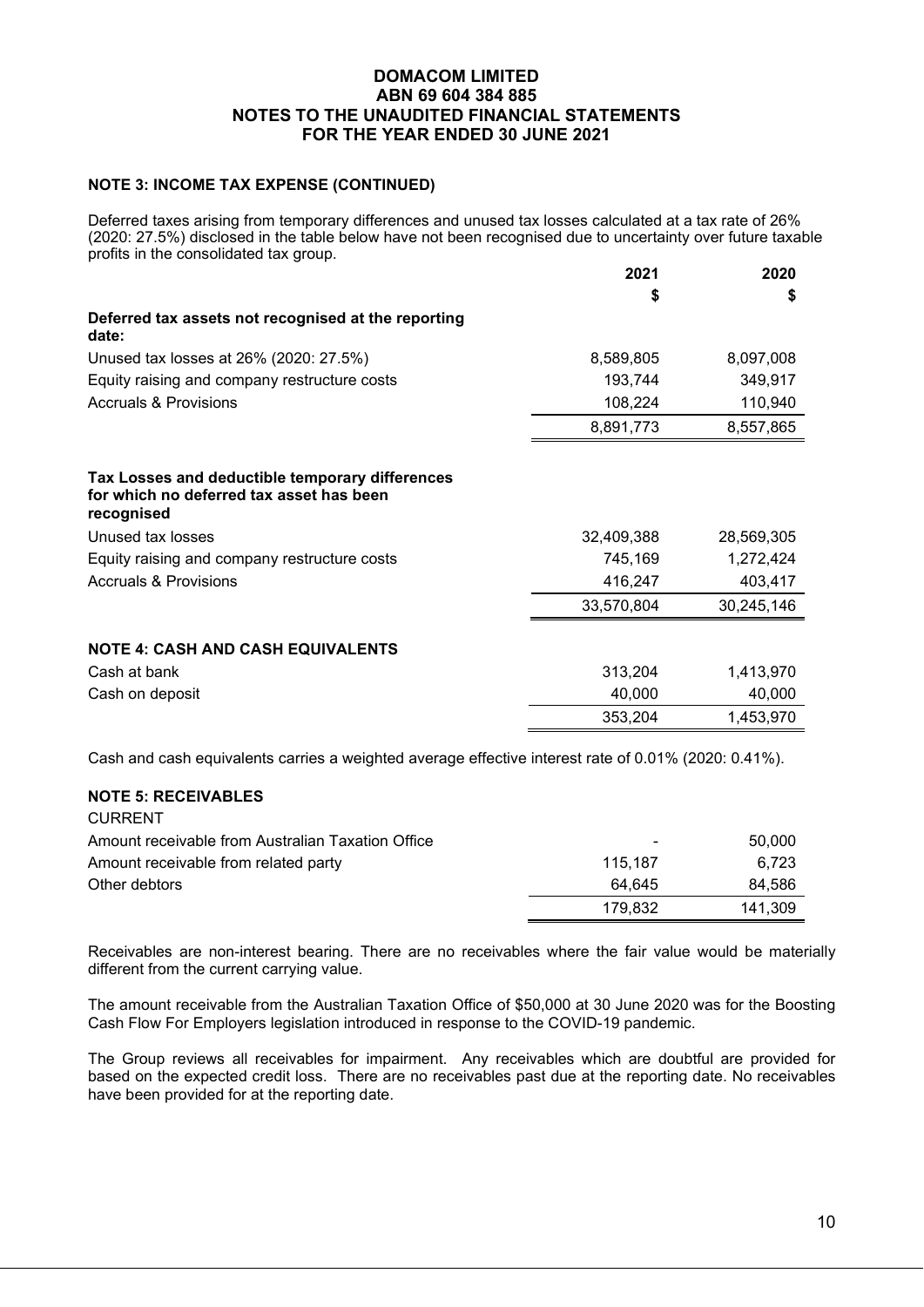# **NOTE 6: PLANT AND EQUIPMENT**

|                                                 | <b>Furniture &amp;</b><br>fittings | <b>Plant and</b><br>office<br>equipment | Computer<br><b>Equipment</b> | <b>Total</b> |
|-------------------------------------------------|------------------------------------|-----------------------------------------|------------------------------|--------------|
|                                                 | \$                                 | \$                                      | \$                           | \$           |
| Year ended 30 June 2021                         |                                    |                                         |                              |              |
| Opening net book amount                         |                                    |                                         | 6,282                        | 6,282        |
| Additions                                       |                                    |                                         | 3,650                        | 3,650        |
| Depreciation charge                             |                                    |                                         | (3,261)                      | (3,261)      |
| Closing net book value                          | ÷                                  | -                                       | 6,671                        | 6,671        |
|                                                 |                                    |                                         |                              |              |
| At 30 June 2021                                 |                                    |                                         |                              |              |
| Cost                                            | 9,677                              | 3,633                                   | 77,485                       | 90,795       |
| Accumulated depreciation                        | (9,677)                            | (3,633)                                 | (70, 814)                    | (84, 124)    |
| Net book value                                  |                                    |                                         | 6,671                        | 6,671        |
|                                                 |                                    |                                         |                              |              |
| Year ended 30 June 2020                         |                                    |                                         |                              |              |
| Opening net book amount                         |                                    | 30                                      | 2,148                        | 2,178        |
| Additions                                       |                                    |                                         | 7,041                        | 7,041        |
| Depreciation charge                             |                                    | (30)                                    | (2,907)                      | (2,937)      |
| Closing net book value                          |                                    |                                         | 6,282                        | 6,282        |
|                                                 |                                    |                                         |                              |              |
| At 30 June 2020                                 | 9,677                              | 3,633                                   | 76,031                       | 89,341       |
| Cost<br>Accumulated depreciation                | (9,677)                            | (3,633)                                 | (69, 749)                    | (83,059)     |
| Net book value                                  |                                    |                                         | 6,282                        | 6,282        |
|                                                 |                                    |                                         |                              |              |
|                                                 |                                    |                                         | 2021                         | 2020         |
| <b>NOTE 7: LEASES</b>                           |                                    |                                         | \$                           | \$           |
|                                                 |                                    |                                         |                              |              |
| <b>Right of Use Asset - Property Lease</b>      |                                    |                                         |                              |              |
| Year ended 30 June                              |                                    |                                         |                              |              |
| Opening net book amount                         |                                    |                                         | 11,202                       |              |
| Additions                                       |                                    |                                         | 129,987                      | 145,631      |
| Amortisation                                    |                                    |                                         | (130, 357)                   | (134, 429)   |
| Closing net book value                          |                                    |                                         | 10,832                       | 11,202       |
| At 30 June                                      |                                    |                                         |                              |              |
| Cost                                            |                                    |                                         | 129,987                      | 145,631      |
| Accumulated depreciation of Right of Use Assets |                                    |                                         | (119, 155)                   | (134, 429)   |
| Net book value                                  |                                    |                                         | 10,832                       | 11,202       |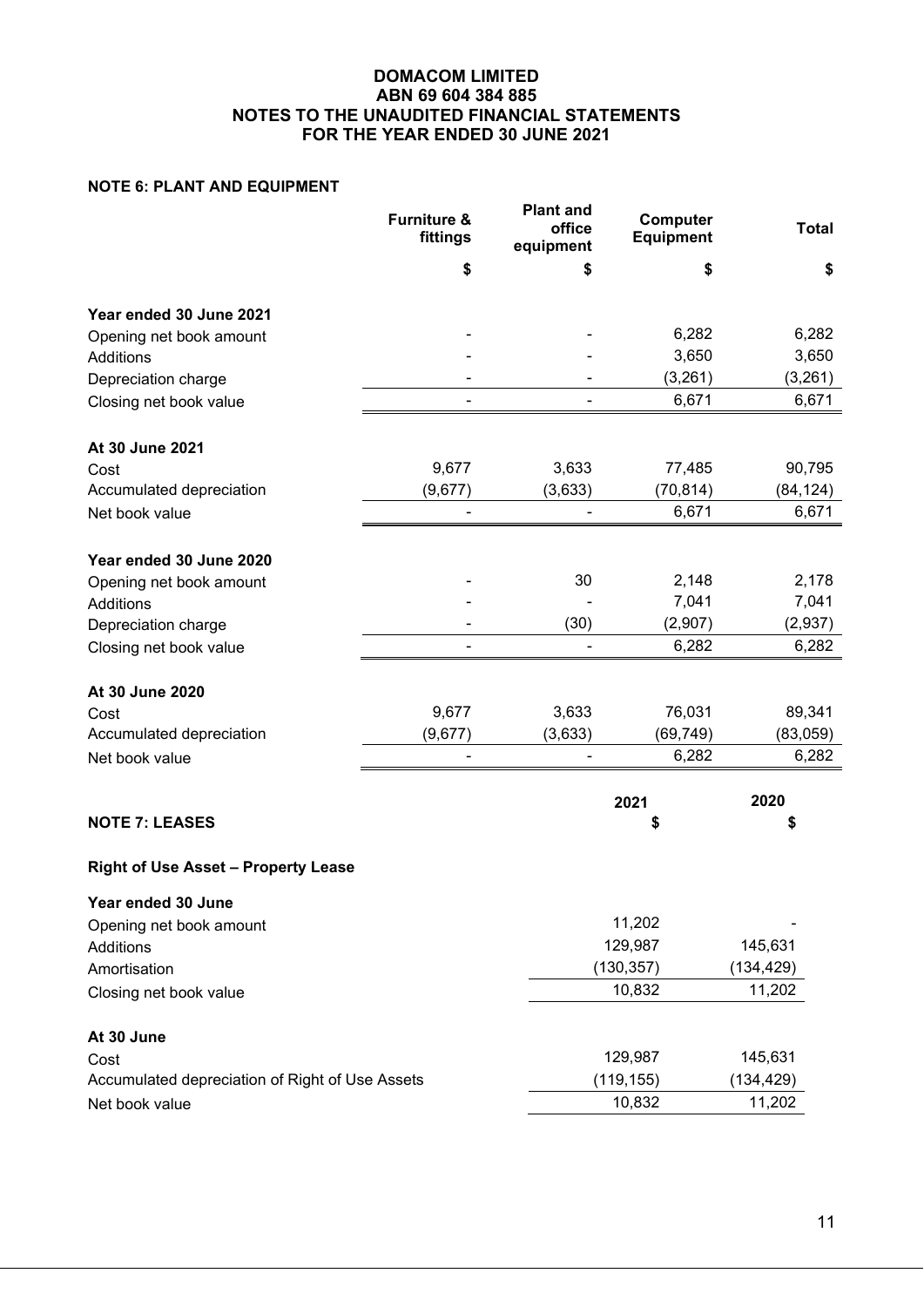### **NOTE 7: LEASES (CONTINUED)**

With the exception of short-term leases and leases of low-value underlying assets, each lease is reflected on the balance sheet as a right-of-use asset and a lease liability. The Right of Use Assets relate to the noncancellable Melbourne office leases. The Group is prohibited from selling or pledging the underlying leased assets as security. The Group must keep the property in a good state of repair. The depreciation of Right of Use Assets is expensed to profit and loss each year.

|                                | 2021       | 2020      |
|--------------------------------|------------|-----------|
| <b>Lease Liability</b>         | \$         | \$        |
| Opening lease liability        | 11,622     |           |
| Recognition of lease liability | 129,987    | 145,631   |
| Interest charge                | 5,002      | 5,822     |
| Repayment of lease             | (134, 989) | (139,831) |
| Closing lease liability        | 11,622     | 11,622    |
| At 30 June                     |            |           |
| Current                        | 11,622     | 11,622    |
| Non-Current                    |            |           |

Future minimum lease payments at 30 June 2021 were as follows:

|                        | <b>Within 1</b><br>year | 1-5 years | After 5<br>years | <b>Total</b> |
|------------------------|-------------------------|-----------|------------------|--------------|
| 30 June 2021           | S                       | \$        | \$               | \$           |
| Lease payments         | 11,699                  |           |                  | 11,699       |
| <b>Finance Charges</b> | 77)                     |           |                  | (77          |
| Net present value      | 11,622                  |           |                  | 11,622       |
|                        | <b>Within 1</b><br>year | 1-5 years | After 5<br>years | Total        |
| 30 June 2020           | \$                      | \$        | \$               | \$           |
| Lease payments         | 11,699                  |           |                  | 11,699       |
| <b>Finance Charges</b> | 77)                     |           |                  | 77)          |
| Net present value      | 11,622                  |           |                  | 11,622       |

The Group has elected not to recognise a lease liability for short term leases (leases with an expected term of 12 months or less) or for leases of low value assets. Payments made under such leases are expensed on a straight-line basis. The expense relating to payments not included in the measurement of a lease liability is \$59,948 (2020: 44,311) for the Sydney Office and \$2,080 (2020: \$2,121) for the Singapore virtual office.

At 30 June 2021 the Group had signed a new 12 month lease for the Melbourne office with a start date of 1 August 2021.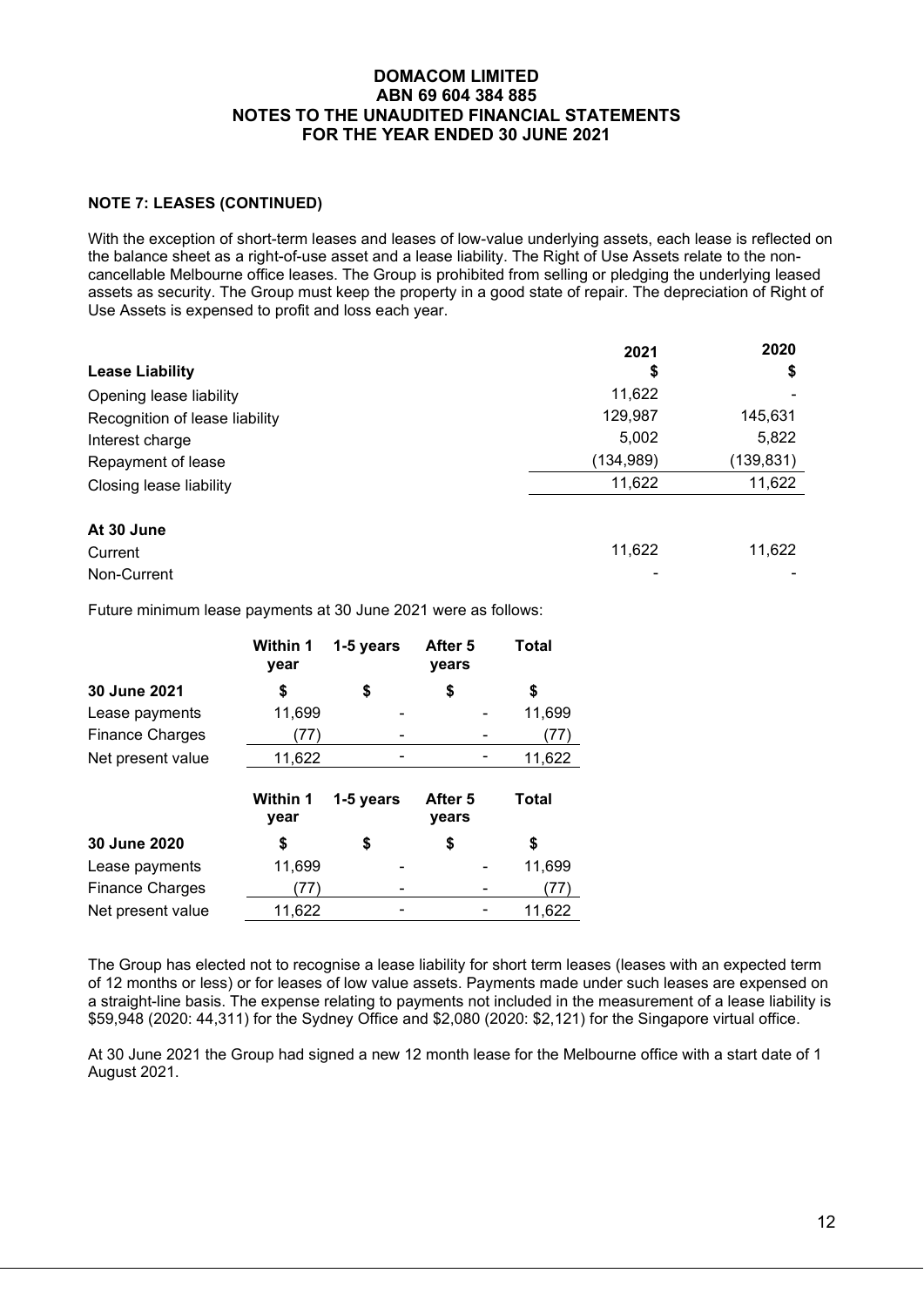| <b>NOTE 8: INTANGIBLE ASSETS</b>       | <b>Software</b><br>platform | Computer<br>software | <b>Total</b> |
|----------------------------------------|-----------------------------|----------------------|--------------|
|                                        | S                           | \$                   | \$           |
| Year ended 30 June 2021                |                             |                      |              |
| Opening net book amount at 1 July 2020 | 1,673,737                   | 24,000               | 1,697,737    |
| Amounts capitalised and additions      | 418,271                     |                      | 418,271      |
| Amortisation                           | (406,094)                   | (750)                | (406,844)    |
| Closing net book value at 30 June 2021 | 1,685,914                   | 23,250               | 1,709,164    |
| At 30 June 2021                        |                             |                      |              |
| Cost                                   | 5,196,031                   | 130,057              | 5,326,088    |
| Accumulated depreciation               | (3,510,117)                 | (106, 807)           | (3,616,924)  |
| Net book value                         | 1,685,914                   | 23,250               | 1,709,164    |
| Year ended 30 June 2020                |                             |                      |              |
| Opening net book amount at 1 July 2019 | 2,016,986                   | 24,750               | 2,041,736    |
| Amounts capitalised and additions      | 530,354                     |                      | 530,354      |
| Amortisation                           | (873, 603)                  | (750)                | (874,353)    |
| Closing net book value at 30 June 2020 | 1,673,737                   | 24,000               | 1,697,737    |
| At 30 June 2020                        |                             |                      |              |
| Cost                                   | 4,777,760                   | 130,057              | 4,907,817    |
| Accumulated depreciation               | (3, 104, 023)               | (106, 057)           | (3,210,080)  |
| Net book value                         | 1,673,737                   | 24,000               | 1,697,737    |

# *Amortisation methods and useful lives*

The Group amortises intangible assets with a limited useful life using the straight-line method over the following periods:

• Software platform costs (all internally generated): 5 years

• Computer software 5 years

|                                     | 2021    | 2020    |  |
|-------------------------------------|---------|---------|--|
|                                     | S       | S       |  |
| <b>NOTE 9: PAYABLES</b>             |         |         |  |
| <b>CURRENT</b>                      |         |         |  |
| Trade creditors                     | 495,361 | 563,801 |  |
| Sundry creditors and other accruals | 31,707  | 92,752  |  |
|                                     | 527,068 | 656,553 |  |

Payables are non-interest bearing.

There are no payables where the fair value would be materially different from the current carrying value.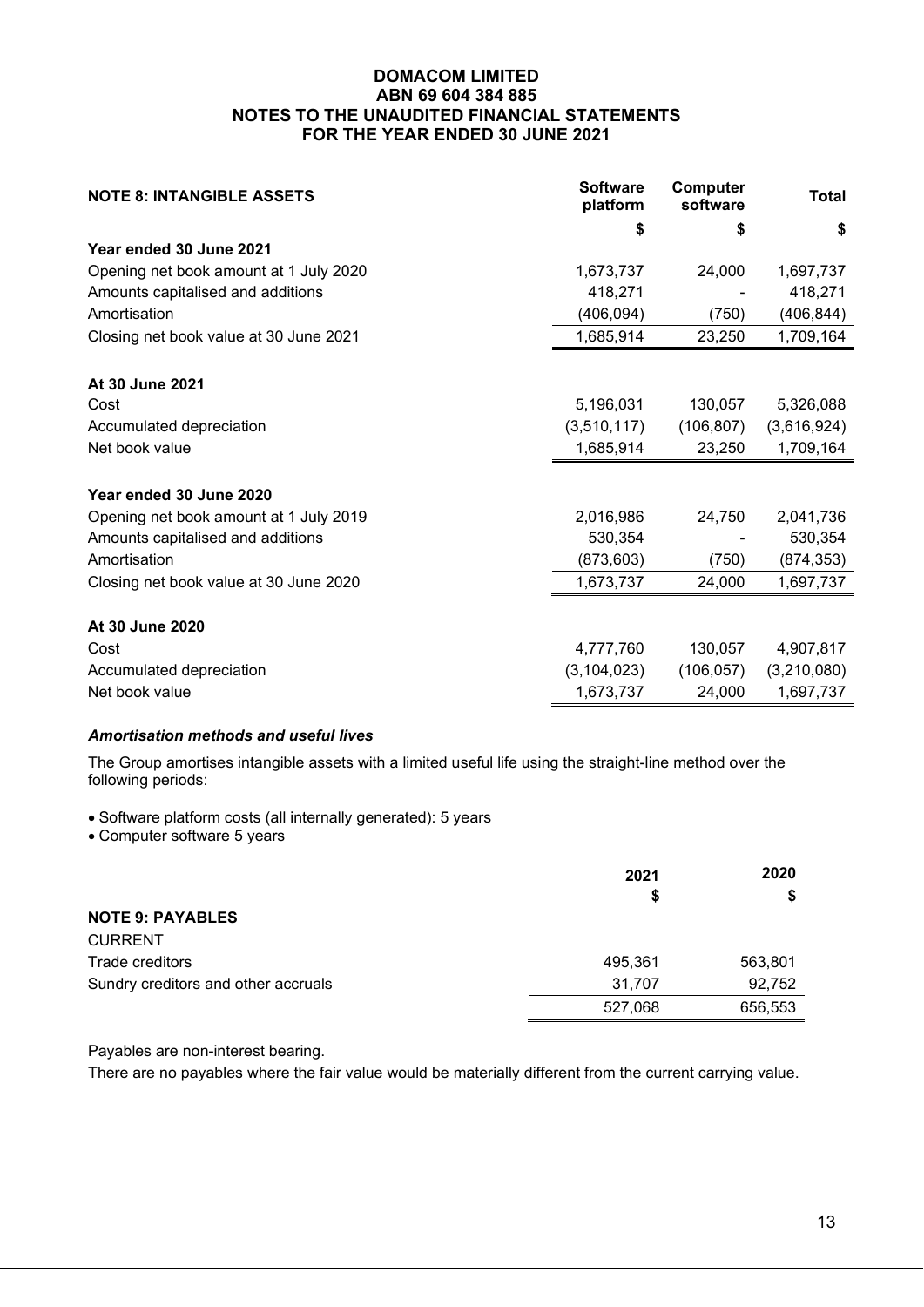|                                            | 2021         | 2020      |
|--------------------------------------------|--------------|-----------|
|                                            | \$           | S         |
| <b>NOTE 10: PROVISIONS</b>                 |              |           |
| <b>CURRENT:</b>                            |              |           |
| Employee entitlements                      | 214,756      | 179,504   |
| Other                                      |              | 14,737    |
|                                            | 214,756      | 194,241   |
| <b>NON-CURRENT</b>                         |              |           |
|                                            |              |           |
| Employee entitlements                      | 169,784      | 137,206   |
| <b>NOTE 11: EMPLOYEE REMUNERATION</b>      |              |           |
| Wages, salaries                            | 1,678,472    | 1,510,907 |
| Pensions - defined contribution plans      | 163,510      | 140,508   |
| Other employment benefits                  | 132,800      | 84,836    |
|                                            | 1,974,782    | 1,736,251 |
| <b>NOTE 12: BORROWINGS</b>                 |              |           |
| <b>CURRENT</b>                             |              |           |
| 4 Year Convertible Notes                   | 566,174      |           |
| 3 Year Convertible Notes - Thundering Herd | 2,658,474    |           |
|                                            | 3,224,648.00 |           |
| NON-CURRENT                                |              |           |
| 4 Year Convertible Notes                   |              | 456,603   |
| 3 Year Convertible Notes - Thundering Herd |              | 2,248,077 |
|                                            |              | 2,704,680 |
|                                            |              |           |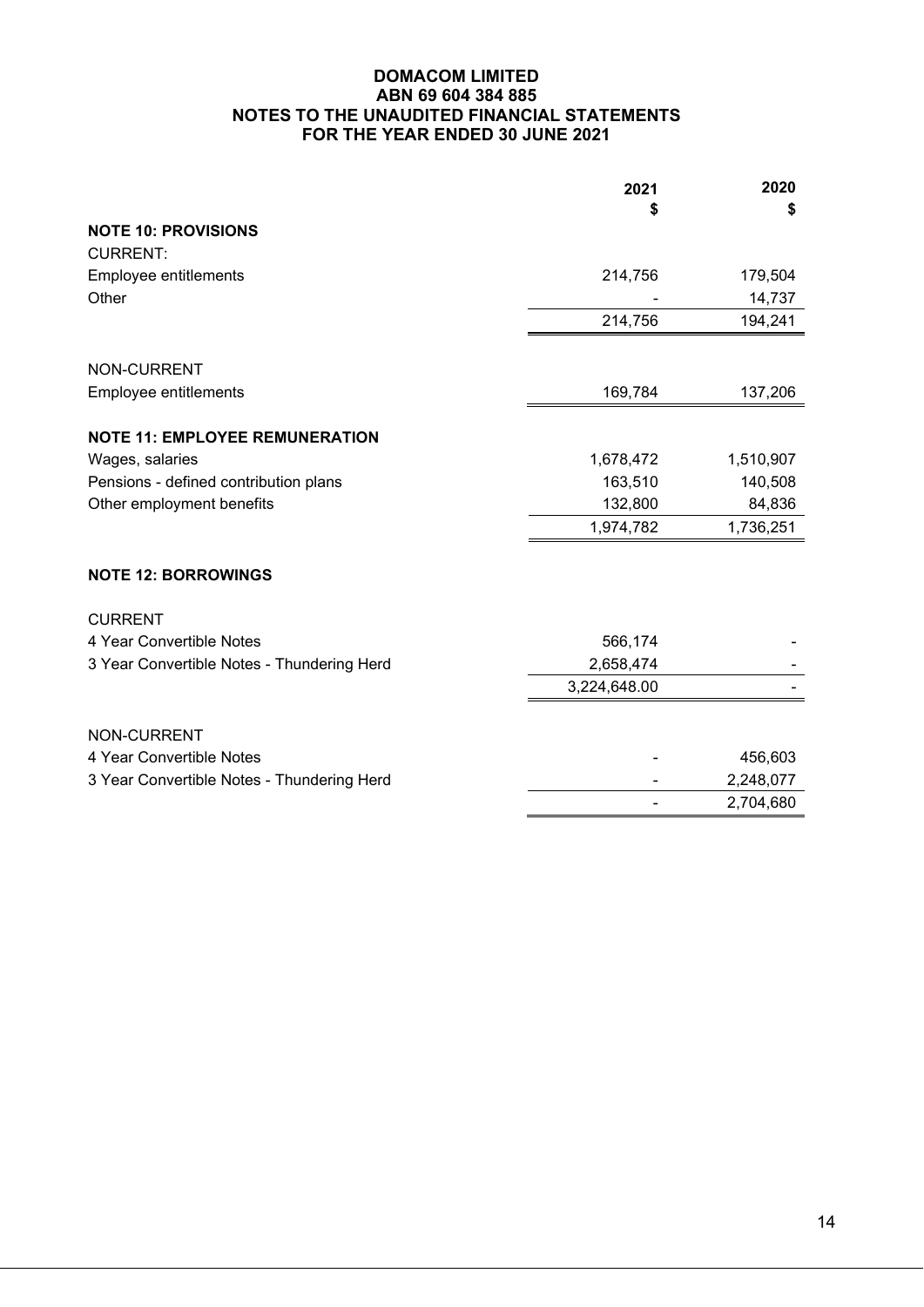# **NOTE 12: BORROWINGS (CONTINUED)**

|                                              | 4 year<br>unsecured<br>convertible<br>notes $($)$ | 3 year<br>secured<br>convertible<br>notes $($)$ | 3 year<br>unsecured<br>convertible<br>notes $($)$ | 2 year<br>secured<br>convertible<br>notes $($)$ | <b>Short Term</b><br>Loans $($)$ | Total (\$) |
|----------------------------------------------|---------------------------------------------------|-------------------------------------------------|---------------------------------------------------|-------------------------------------------------|----------------------------------|------------|
| <b>Opening balance at</b><br>1 July 2020     | 456,603                                           | 2,248,077                                       | $\blacksquare$                                    | ۰                                               |                                  | 2,704,680  |
| Interest expense and<br>payments             | 109.571                                           | 410,397                                         | $\blacksquare$                                    | ۰                                               | ۰                                | 519,968    |
| <b>Closing balance as</b><br>at 30 June 2021 | 566,174                                           | 2,658,474                                       | -                                                 | ۰                                               |                                  | 3,224,648  |

|                                                    | 4 year<br>unsecured<br>convertible<br>notes $(\$)$ | 3 year<br>secured<br>convertible<br>notes $(\$)$ | 3 year<br>unsecured<br>convertible<br>notes $(\$)$ | 2 year<br>secured<br>convertible<br>notes $($)$ | <b>Short Term</b><br>Loans $(*)$ | Total (\$)  |
|----------------------------------------------------|----------------------------------------------------|--------------------------------------------------|----------------------------------------------------|-------------------------------------------------|----------------------------------|-------------|
| Opening balance at<br>1 July 2019                  |                                                    |                                                  | 583,811                                            | 2,397,421                                       | 200,000                          | 3,181,232   |
| Repayment of loans                                 |                                                    |                                                  |                                                    |                                                 | (200,000)                        | (200,000)   |
| Derecognition of<br>convertible security           |                                                    |                                                  | (650,000)                                          | (2,950,000)                                     |                                  | (3,600,000) |
| Issue of notes                                     | 650,000                                            | 2,950,000                                        |                                                    |                                                 |                                  | 3,600,000   |
| Equity component of<br>convertible notes<br>issued | (153, 703)                                         | (439, 044)                                       |                                                    |                                                 |                                  | (592, 747)  |
| Cost of issuing notes                              | (49, 400)                                          | (283, 148)                                       |                                                    |                                                 |                                  | (332, 548)  |
| Interest expense and<br>payments                   | 9,706                                              | 20,269                                           | 30,594                                             | 334,738                                         |                                  | 395,307     |
| Loss on derecognition<br>of convertible notes      |                                                    |                                                  | 35,595                                             | 217,841                                         |                                  | 253,436     |
| <b>Closing balance as</b><br>at 30 June 2020       | 456,603                                            | 2,248,077                                        |                                                    |                                                 |                                  | 2,704,680   |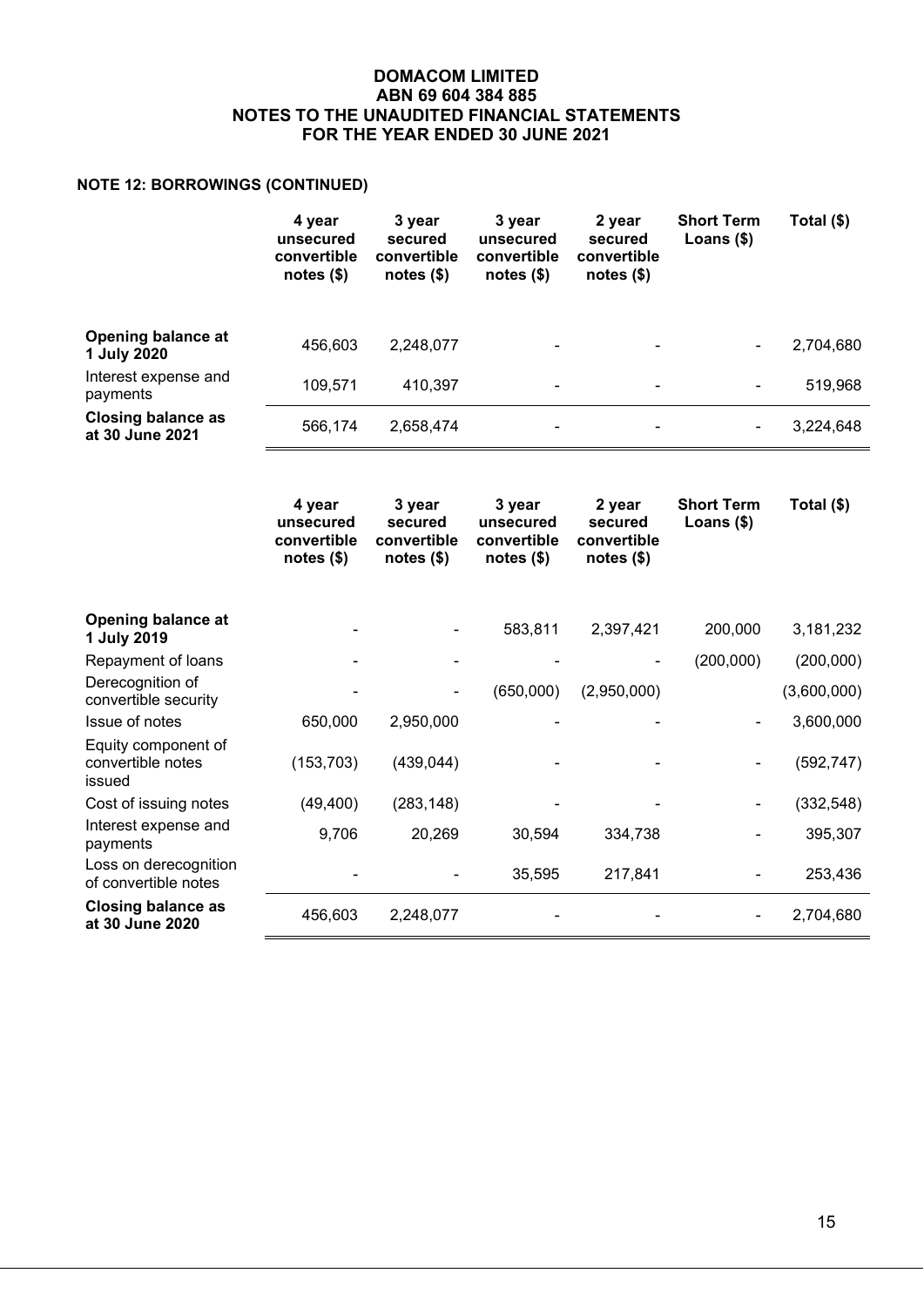# **NOTE 12: BORROWINGS (CONTINUED)**

#### Convertible Securities issued to The Australian Special Opportunity Fund

During the year ended 30 June 2019 DomaCom Limited entered into a Convertible Security Funding Agreements through The Lind Partners, LLC with an execution date of 15 January 2018. On 12 December 2018 the Company repaid Lind to settle the remaining balance of the Convertible Securities. As part of the transaction 3,700,000 options were issued with an exercise price of \$0.114 and an expiry date of 24 January 2021 and 1,850,000 options were issued with an exercise price of \$0.0.065 and an expiry date of 15 June 2021. The options expired during the year ended 30 June 2021 without being exercised.

#### 3 Year Unsecured Convertible Notes

\$650,000 was raised through the issue of 650,000 unsecured 3 Year Convertible Notes on 25 January 2018 with an annual coupon of 10% payable quarterly in arrears. The holder of each note had the right to convert into one share at a conversion price of \$0.20 up to 25 January 2021. The notes were accounted for partly as debt and partly as equity.

The 650,000 unsecured 3 Year Convertible Notes were subject to a significant amendment in the prior financial year and as a result were derecognised on 18 May 2020 resulting in a loss on derecognition of \$35,595 in the prior financial year.

#### 4 Year Unsecured Convertible Notes

The significant amendments to the Unsecured Convertible Notes in the prior financial year were to extend the maturity date by 12 months and amend the exercise price to \$0.10. Amounts totalling \$65,000 were paid to note holders in the form of an application fee.

650,000 4 Year Unsecured Convertible Notes were recognised on 18 May 2020 with an annual coupon of 10% payable quarterly in arrears. The holder of each note has the right to convert into one share at a conversion price of \$0.10 up to 25 January 2022. The notes have been accounted for partly as debt and partly as equity.

#### 2 Year Secured Convertible Notes

\$2,950,000 was raised through the issue of secured 2 Year Convertible Notes on 7 December 2018 to Thundering Herd Fund No.1 and Thundering Herd Pty Ltd with an annual coupon of 15% payable quarterly in arrears. The holder of each note had the right to convert into one share at a conversion price of \$0.15. The notes were accounted for partly as debt and partly as equity. The issue costs were allocated to debt and equity.

The 2,950,000 secured 3 Year Convertible Notes were subject to a significant amendment in the prior financial year and as a result were derecognised on 18 May 2020 resulting in a loss on derecognition of \$217,841 in the prior financial year.

#### 3 Year Secured Convertible Notes

The significant amendments to the Secured Convertible Notes in the prior financial year were to extend the maturity date by 12 months and amend the exercise price to \$0.10. Amounts totalling \$330,000 were paid to note holder in the form of an application fee.

2,950,000 4 Year Secured Convertible Notes were recognised on 18 May 2020 with an annual coupon of 15% payable quarterly in arrears. The holder of each note has the right to convert into one share at a conversion price of \$0.10 up to 7 December 2021. The notes have been accounted for partly as debt and partly as equity.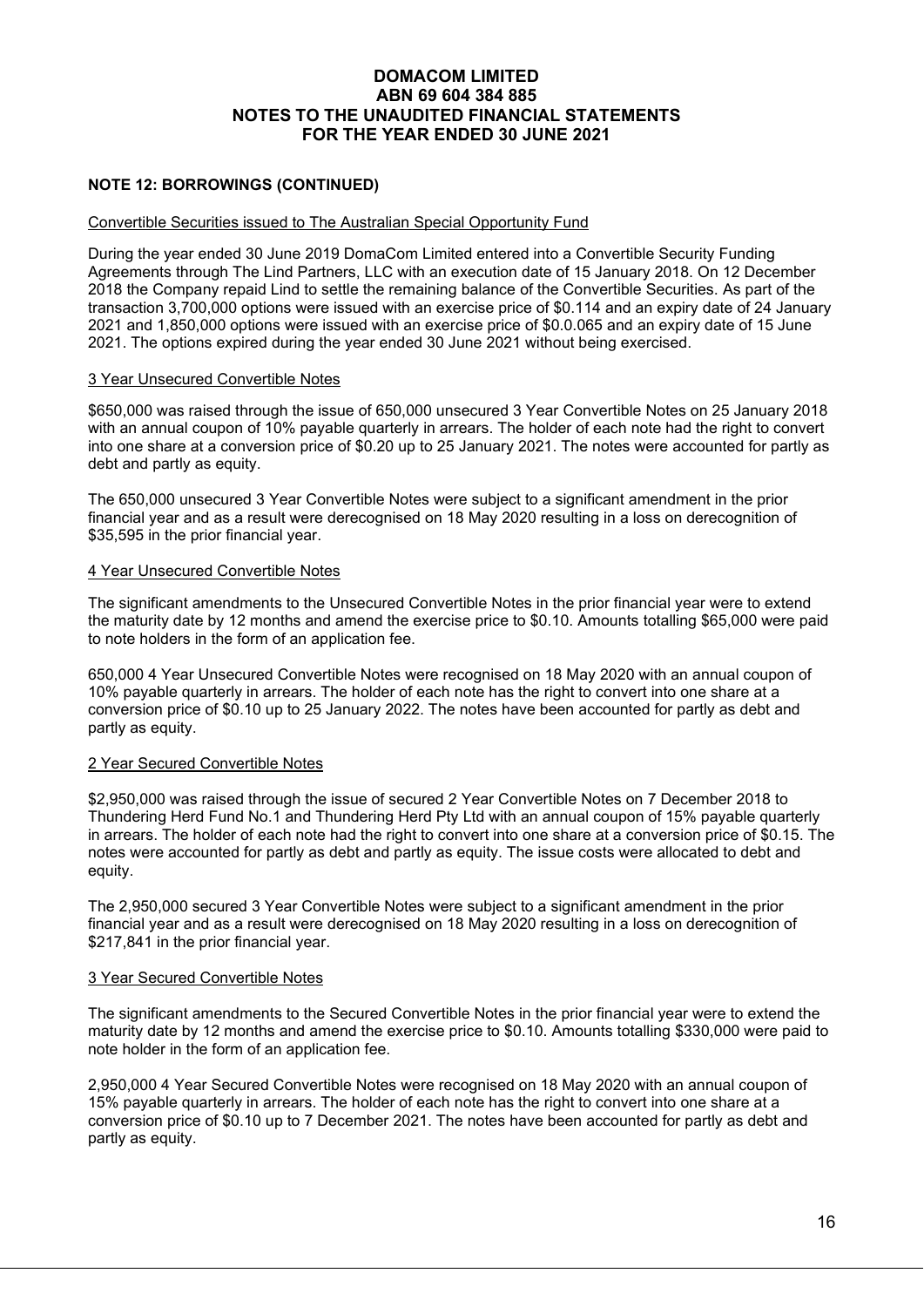| <b>NOTE 13: ISSUED CAPITAL</b>                             |                |              | 2021         | 2020                      |                             |
|------------------------------------------------------------|----------------|--------------|--------------|---------------------------|-----------------------------|
| Ordinary shares fully paid                                 |                |              | 37,562,168   | 33,556,078                |                             |
| <b>Ordinary shares</b>                                     |                |              | No.          |                           | \$                          |
| 2021                                                       |                |              |              |                           |                             |
| Opening balance                                            |                |              | 245,068,527  | 33,556,078                |                             |
| Ordinary shares fully paid issued during the period        |                |              | 60,725,287   | 4,229,950                 |                             |
| Share issue cost                                           |                |              |              | (223, 860)                |                             |
| Closing balance as at 30 June 2021                         |                |              | 305,793,814  | 37,562,168                |                             |
| 2020                                                       |                |              |              |                           |                             |
| Opening balance                                            |                |              | 161,317,536  | 28,070,423                |                             |
| Ordinary shares fully paid issued during the period        |                |              | 83,750,991   | 6,150,861                 |                             |
| Share issue cost                                           |                |              |              | (665, 206)                |                             |
| Closing balance as at 30 June 2020                         |                |              | 245,068,527  | 33,556,078                |                             |
| <b>NOTE 14: RESERVES</b>                                   |                |              | 2021         |                           | 2020                        |
|                                                            |                |              | \$           |                           | \$                          |
| Share based payment reserve                                |                |              | 249,600      | 249,600                   |                             |
| <b>Equity Compensation Reserve</b>                         |                |              |              | 67,452                    |                             |
| <b>Convertible Note Reserve</b>                            |                |              | 1,222,874    | 1,222,874                 |                             |
| <b>Equity Option Reserve</b>                               |                |              | 482,295      | 482,295                   |                             |
| <b>Foreign Currency Translation Reserve</b>                |                |              | 8,798        |                           | 9,142                       |
|                                                            |                |              | 1,963,567    | 2,031,363                 |                             |
|                                                            | Share based    | Equity       |              | Convertible Equity Option | Foreign                     |
|                                                            | payment        | Compensation | Note Equity  | Reserve (\$)              | Currency                    |
| 2021                                                       | reserve $(\$)$ | Reserve (\$) | Reserve (\$) |                           | Translation                 |
|                                                            |                |              |              |                           | Reserve (\$)                |
| Opening balance                                            | 249,600        | 67.452       | 1,222,874    | 482.295                   | 9,142                       |
| Exercise of performance rights                             |                | (67, 452)    |              |                           |                             |
| Translation of foreign operation net<br>assets and results |                |              |              |                           | (344)                       |
| Closing balance                                            | 249,600        |              | 1,222,874    | 482,295                   | 8,798                       |
|                                                            |                |              |              |                           |                             |
|                                                            | Share based    | Equity       |              | Convertible Equity Option | Foreign                     |
| 2020                                                       | payment        | Compensation | Note Equity  | Reserve (\$)              | Currency                    |
|                                                            | reserve $(\$)$ | Reserve (\$) | Reserve (\$) |                           | Translation<br>Reserve (\$) |
| Opening balance                                            | 249,600        | 111,680      | 630,127      | 482,295                   | 8,214                       |
| Exercise of performance rights                             |                | (44, 228)    |              |                           |                             |
| Recognition of convertible notes                           |                |              | 592,747      |                           |                             |
| Translation of foreign operation net<br>assets and results |                |              |              |                           | 928                         |
| Closing balance                                            | 249,600        | 67,452       | 1,222,874    | 482,295                   | 9,142                       |
|                                                            |                |              |              |                           | 17                          |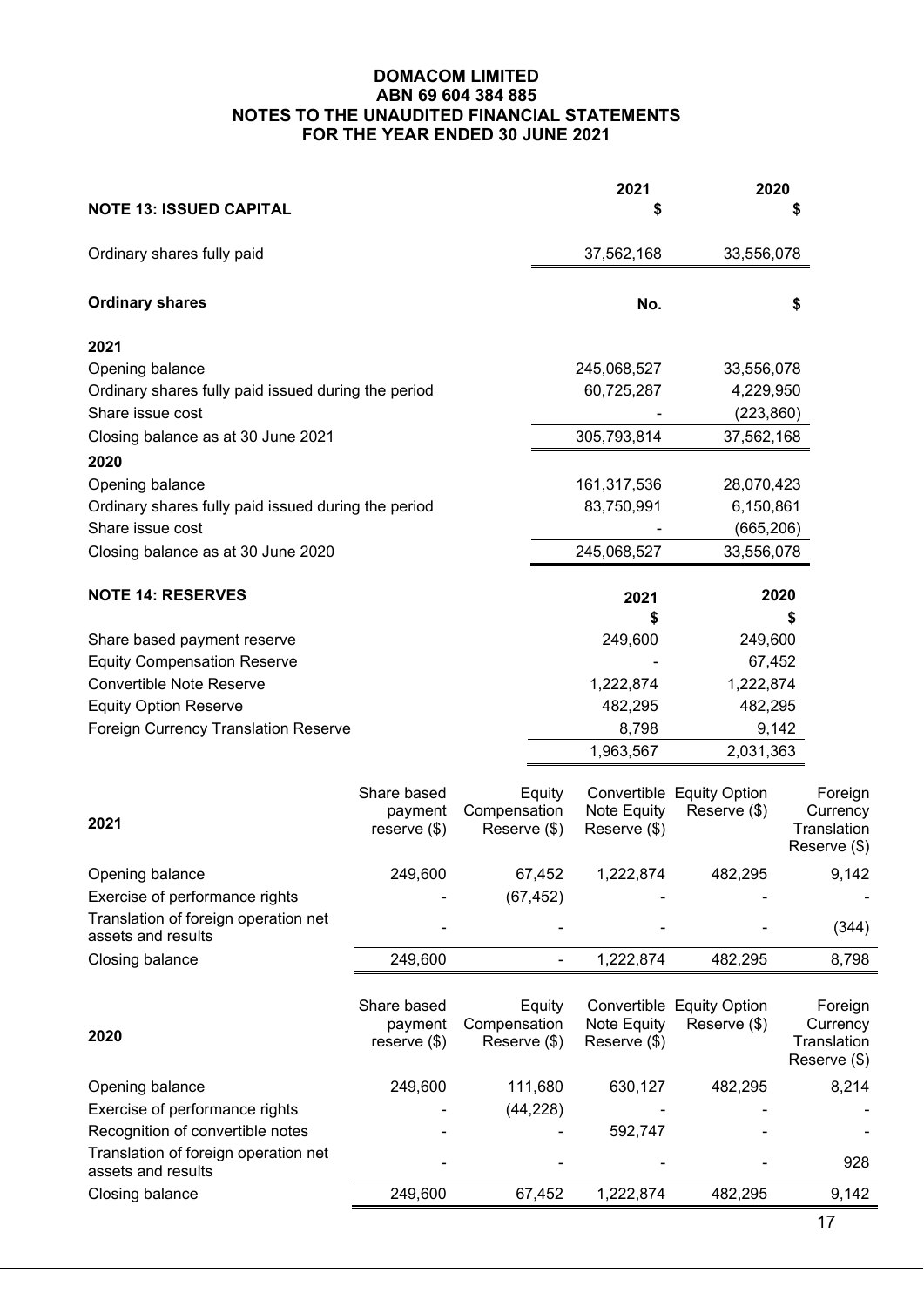### **NOTE 14: RESERVES (CONTINUED)**

Share based payment reserve is used to recognise the grant date fair value of shares issued to employees by the Group or Shareholders. The equity compensation reserve represents amounts expensed over the vesting period for performance rights issues to staff and directors. The convertible note equity reserve is used to recognise the equity portion of compound instruments as set out in Note 3(j). The equity option reserve is used to record the equity element of options issued. Exchange differences relating to the translation of results and net assets of the Group's foreign operations from their functional currencies to the Group's presentation currency are recognised in other comprehensive income and accumulated in the foreign currency reserve.

# **NOTE 15: RECONCILIATION OF CASH FLOWS FROM OPERATING ACTIVITIES**

|                                                           | 2021<br>S   | 2020<br>S   |
|-----------------------------------------------------------|-------------|-------------|
| Loss for the period                                       | (5,022,557) | (5,778,671) |
| Adjustments for:                                          |             |             |
| Depreciation and amortisation                             | 540,462     | 1,011,719   |
| Loss on sale of asset                                     |             | 10,264      |
| Gain on recognition of investment in DomaCom Fund         | (29,294)    |             |
| Net interest received included in investing and financing | 2,351       | (1, 543)    |
| Net foreign exchange (gain)/loss                          |             | 1,255       |
| Changes in assets and liabilities:                        |             |             |
| Decrease/(increase) in trade and other receivables        | 50,309      | 309,814     |
| Increase/(decrease) in trade payable and accruals         | 390,482     | 779,047     |
| Increase/(decrease) in employee provisions                | 53,093      | 75,687      |
| Net cash used by operating activities                     | (4,015,154) | (3,592,428) |

#### **NOTE 16: SUBSEQUENT EVENTS**

Subsequent to balance date and prior to the issuing of this report, the following events have occurred.

- The Group entered into a new 12 month lease agreement for the Melbourne offices effective 1 August 2021.
- The Company is undertaking a Private Placement (ASX Announcement 13 July 2021) to issue up to 30,506,852 Shares to sophisticated and institutional investors at a price of \$0.06551 to raise up to \$2.0m (before costs). The revised proposed issue date is 13 September 2021 (ASX Announcement 27 August 2021).
- The Company has renegotiated the Terms of the Secured Convertible Notes (ASX Announcement 23 July 2021). The Variation Deed and Amended Convertible Note Deed were signed on 22 July 2021. Subject to a number of Conditions Precedent, the Maturity Date of the 2,950,000 Secured Convertible Notes has been extended to 1 July 2022.